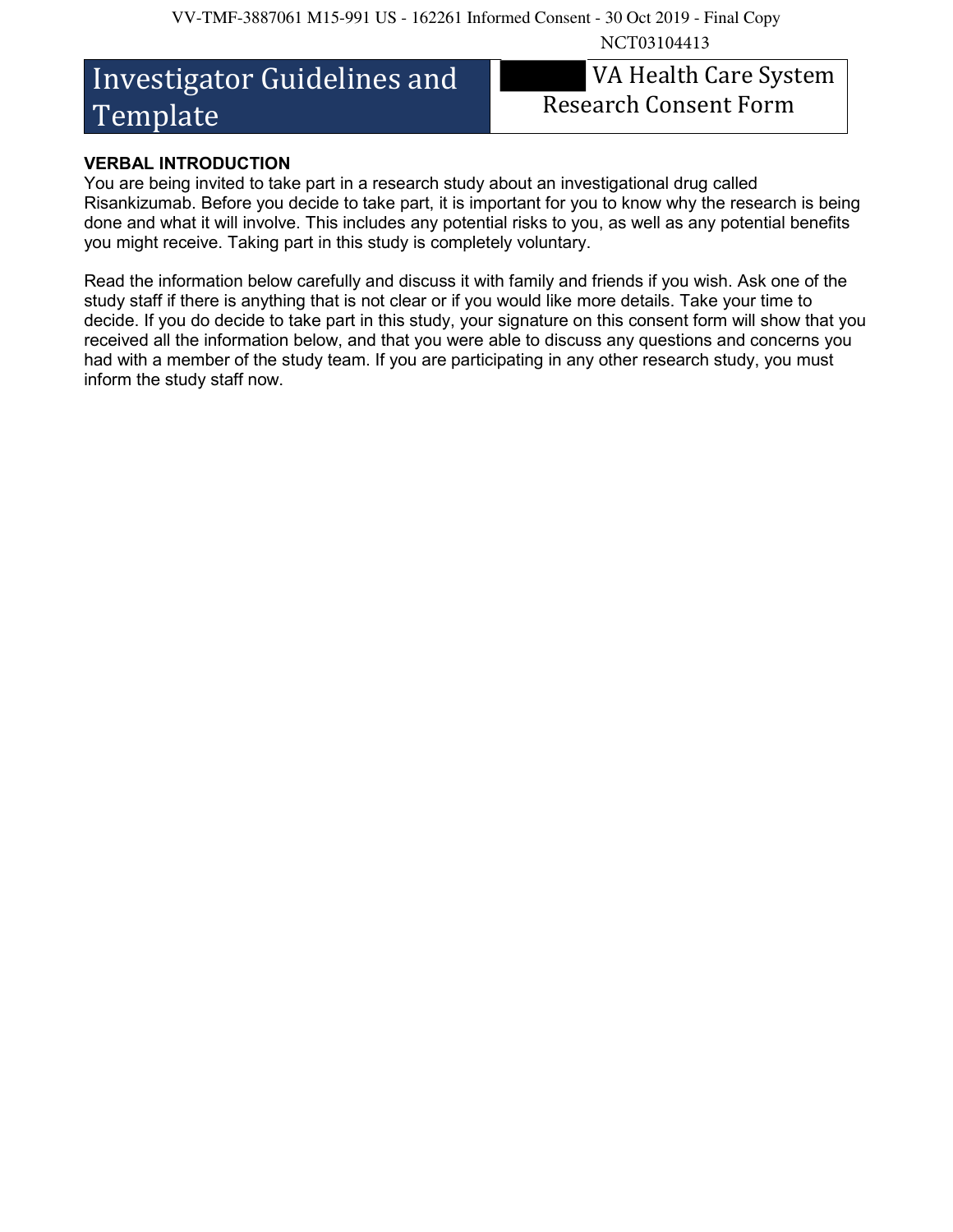

**Version Date: 10/30/2019**

Principal Investigator / Researcher: MD

Title of Study: Clinical Study Protocol M15-991 A Multicenter, Randomized, Double-Blind, Placebo-Controlled Induction Study to Assess the Efficacy and Safety of Risankizumab in Subjects with Moderately to Severely Active Crohn's Disease Who Failed Prior Biologic Treatment (eRD 1191)

#### **1. BRIEF STUDY INFORMATION**

#### **A. What is the study about and why are we doing it?**

You are being invited to take part in a voluntary research study about the study drug called Risankizumab. The company AbbVie is funding this study. This study hopes to learn how well the medicine Risankizumab works compared to placebo (harmless medicine). If the medicine shows good results, then it can be used for treatment of Crohn's disease.

The drug being tested is experimental, meaning it has not been approved for routine clinical use or for the use described in this study by the United States Food and Drug Administration (USFDA). The USFDA is allowing the use of this drug for research

### **B. What does the study involve and how long will it last?**

The research study can be up to 49 weeks. You will be required to come to clinic and undergo additional testing to make sure the medicine is right for you to take. You may have to come to VA Medical Center 4 times before the start of the medicine.

The study drug will be given subcutaneous, meaning under the skin or intravenous (IV), meaning infused into the vein. The infusion will last about 2 hours.

Some of the additional testing that will be done to ensure your safety include: physical exams, urine and blood tests, electrical activity of the heart called an ECG and endoscopies, with or without biopsies. You complete several questionnaires. You will complete a daily diary. an electronic diary. If you are a woman and are or are planning to become pregnant you are not eligible to take part in this study.

#### **C. What are the key reasons I might choose to volunteer for this study?**

You may or may not benefit from being in this study but what we learn from your participation may help you or others with Crohn's disease.

#### **D. What re the key reasons I might choose not to volunteer for this study?**

You do not have to take part in the study to be treated for your Crohn's disease. Other treatments are available for your Crohn's disease and you may choose not to enroll in the study medicine. You will not be able to participate in the study if you are unable to come to the VA hospital for your visits and to receive medicine.

### **E. Do I have to take part in this study?**

Participant's Name:

\_\_\_\_\_\_\_\_\_\_\_\_\_ \_\_\_\_\_\_\_\_\_\_\_\_ \_\_\_\_\_\_\_\_\_\_\_ Last **First** Middle *Last 4: \_\_\_\_\_\_\_\_\_\_\_\_ Date of Birth: \_\_\_\_\_\_\_\_\_\_\_\_\_*

| <b>IRB USE ONLY</b>                     |
|-----------------------------------------|
| IRB Approval Date: 11/13/2019 aiv       |
| Form valid only if the above completed. |
| Document # 14 - 28March 2019 - pap      |
|                                         |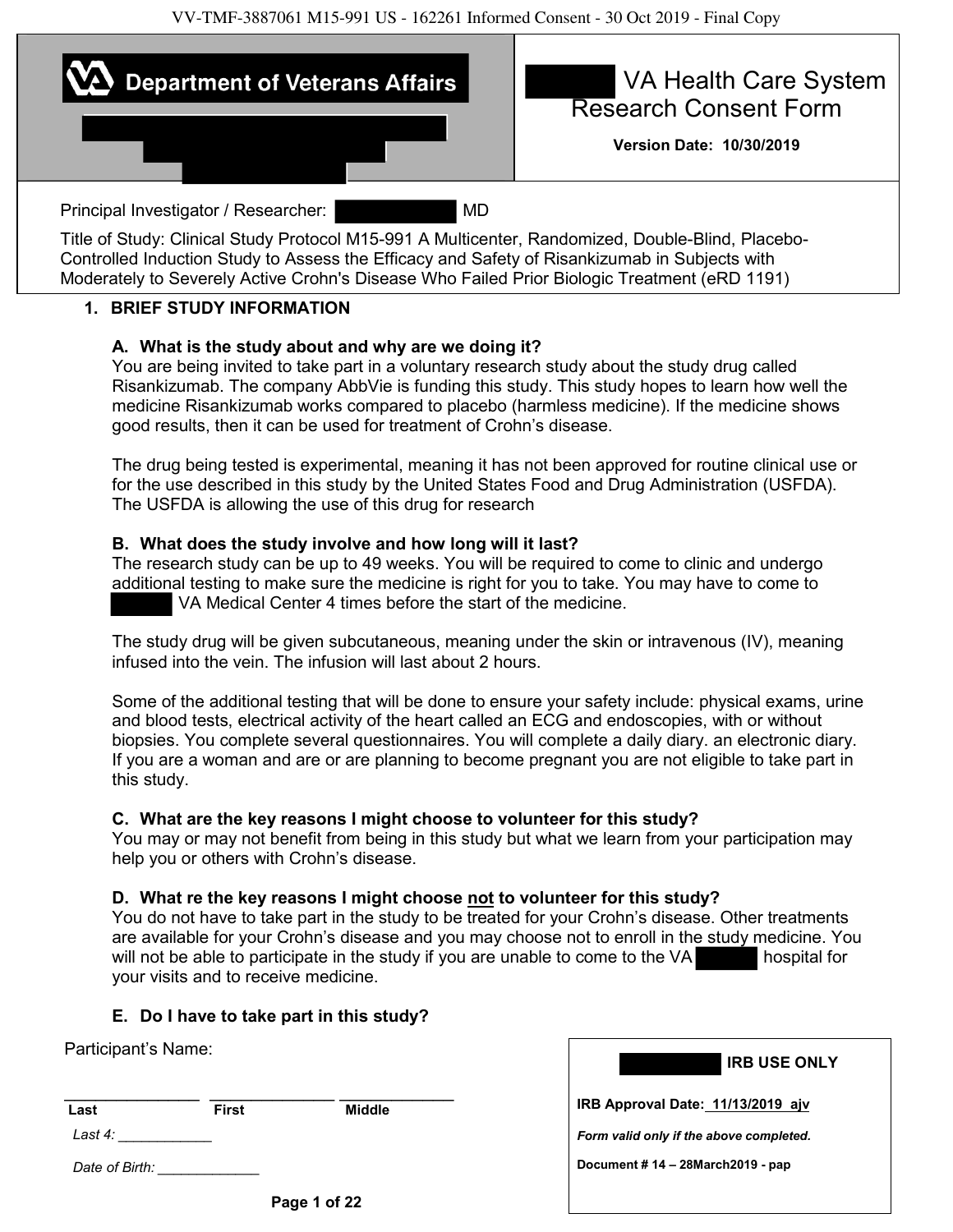

Principal Investigator / Researcher: MD

Title of Study: Clinical Study Protocol M15-991 A Multicenter, Randomized, Double-Blind, Placebo-Controlled Induction Study to Assess the Efficacy and Safety of Risankizumab in Subjects with Moderately to Severely Active Crohn's Disease Who Failed Prior Biologic Treatment (eRD 1191)

Taking part in this study is completely voluntary. You can choose to participate or not. If you choose not to volunteer in this study, you will not lose any services, benefits, or rights you would normally have.

**F. What if I have questions, suggestions, or concerns?** The person in charge of the study is Dr. concerns regarding this study or you want to withdraw from the study contact the study team at extension 5590.

Participant's Name:

\_\_\_\_\_\_\_\_\_\_\_\_\_ \_\_\_\_\_\_\_\_\_\_\_\_ \_\_\_\_\_\_\_\_\_\_\_ Last **First** Middle *Last 4: \_\_\_\_\_\_\_\_\_\_\_\_*

*Date of Birth: \_\_\_\_\_\_\_\_\_\_\_\_\_*

**IRB Approval Date: 11/13/2019 ajv** *Form valid only if the above completed.* **Document # 14 – 28March2019 - pap** 

**IRB USE ONLY**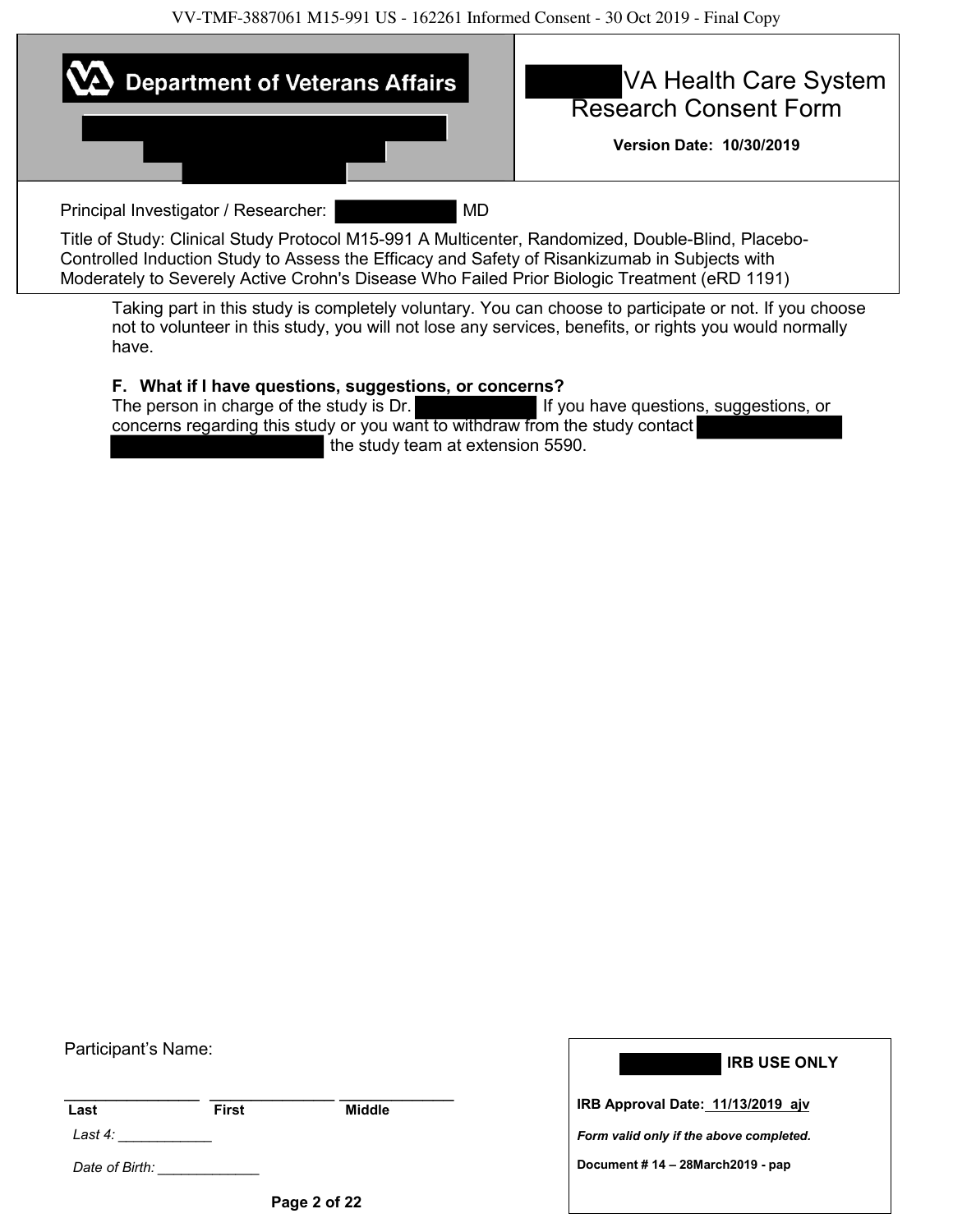

Title of Study: Clinical Study Protocol M15-991 A Multicenter, Randomized, Double-Blind, Placebo-Controlled Induction Study to Assess the Efficacy and Safety of Risankizumab in Subjects with Moderately to Severely Active Crohn's Disease Who Failed Prior Biologic Treatment (eRD 1191)

#### **RESEARCH DETAILS**

### **2. WHAT IS THE PURPOSE OF THIS STUDY?**

This is a research study. We are asking you to volunteer to take part because you have been diagnosed with moderate to severe Crohn's disease. This study is not to treat you for your Crohn's disease but will compare different doses of the study drug Risankizumab with a placebo. A placebo is a substance that looks like study drug but has no study drug or active ingredient in it, This study hopes to learn how well different doses of the study drug Risankizumab works and the safety of the dosages of study drug compared to placebo to improve the symptoms of moderate to severe Crohn's disease in people who are having symptoms such as diarrhea with or without blood, abdominal pain, and/or sudden and constant feeling that you have to move your bowels. Also, you may have been unable to tolerate or may had insufficient response to treatment with biologic therapies and want to try other options.

This study is being conducted at about 400 research centers worldwide and is expected to enroll a total of 579 participants with moderately to severely active Crohn's disease. The VA Health Care System will enroll about 10 participants.

### **3. HOW LONG WILL I BE IN THIS STUDY?**

Your total time in this research study could be up to about 49 weeks. This includes a screening period of up to 35 days to determine if you are right to take part, and a 12-week double-blind induction period, at which you will receive study drug. If you receive no response from the first induction period, you may be eligible to take in a second induction period. The second induction period includes about another 3 visits and a 140 day follow up period.

### **4. WHAT WILL HAPPEN IF I TAKE PART IN THE STUDY?**

If you decide to take part in this study, this is what will happen. You will sign this consent form. You will undergo a screening period over about 35 days, to determine if you are right for the study. At the first screening visit you will be given an electronic diary. The electronic diary must be filled in daily for the entire study. This will help the study doctor confirm your eligibility at the beginning of the study and to determine how the drug is working throughout the study. It is important the diary be completed daily.

The study has several periods or phases; a screening period, to determine if you are right for the study. An induction period and a possible second induction period. The induction period is the time from the first time the study drug is given and when a response to the drug is seen. The study phases or periods are described below and in detail in the Study Activities Table that follows.

| Participant's Name: |              |               |      |
|---------------------|--------------|---------------|------|
| Last                | <b>First</b> | <b>Middle</b> | IRB. |
| Last 4:             |              |               | Forn |
| Date of Birth:      |              |               | Docu |
|                     |              | Page 3 of 22  |      |

| <b>IRB USE ONLY</b>                     |  |
|-----------------------------------------|--|
| IRB Approval Date: 11/13/2019 aiv       |  |
| Form valid only if the above completed. |  |
| Document # 14 – 28March2019 - pap       |  |
|                                         |  |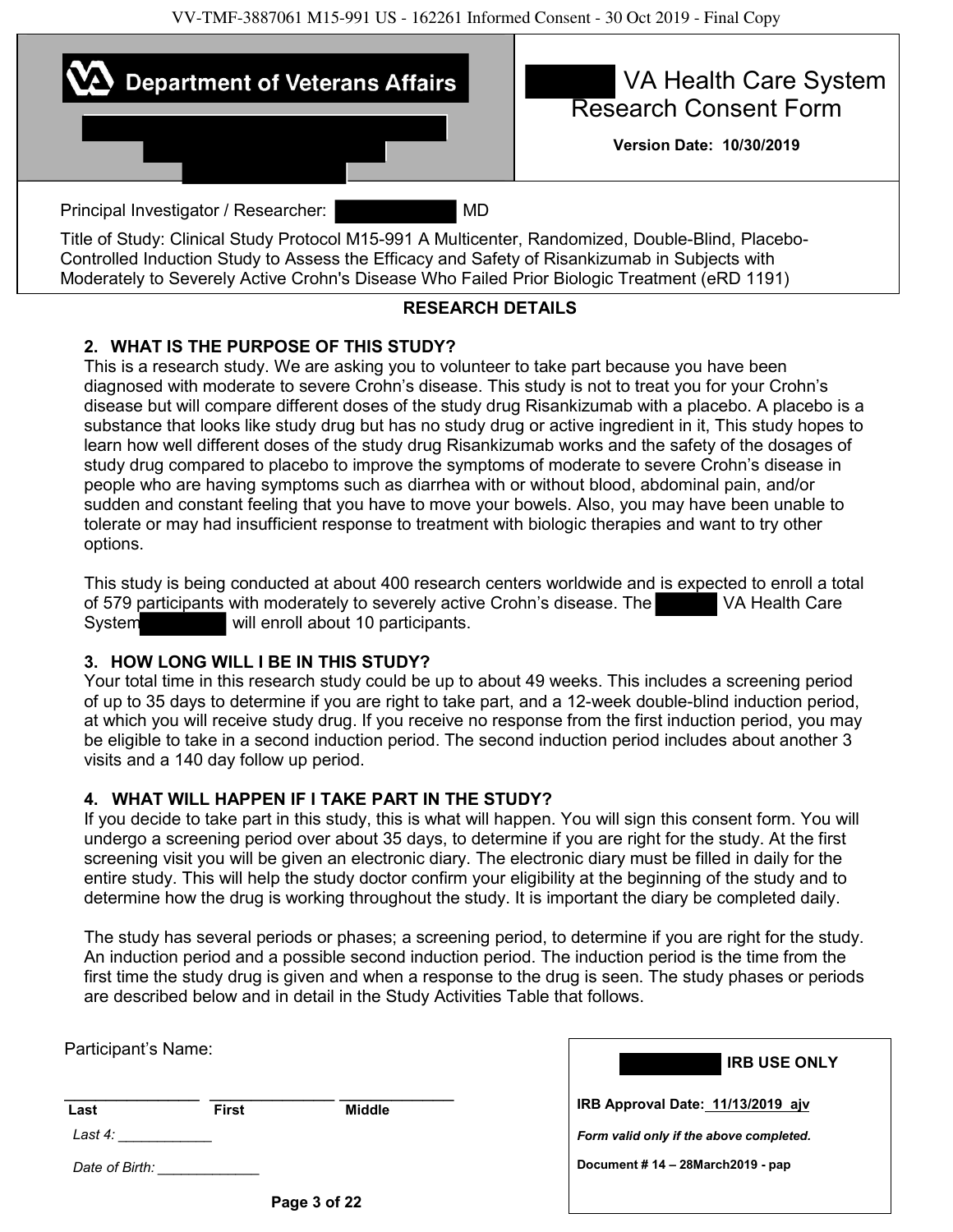

**Version Date: 10/30/2019**

Principal Investigator / Researcher: MD

Title of Study: Clinical Study Protocol M15-991 A Multicenter, Randomized, Double-Blind, Placebo-Controlled Induction Study to Assess the Efficacy and Safety of Risankizumab in Subjects with Moderately to Severely Active Crohn's Disease Who Failed Prior Biologic Treatment (eRD 1191)

If you are enrolled in the study, you will be randomly assigned (by chance, like the flip of a coin) to receive either Risankizumab or placebo (inactive substance that looks like Risankizumab). The placebo is not a drug and it is not expected to have any chemical effects on your body, and it is not designed to treat any disease or illness. This allows the study scientists to make the best judgment on whether the study drug is having effects that are greater than are expected by chance alone. This is a Double-blind study. Double blind means that neither you nor your study doctor will be able to

pick which study drug or dose you receive. However, in case of an emergency, your study doctor can find out this information.

The study drug (Risankizumab) is the active ingredient and is given as a subcutaneous medication (given under the skin) or an intravenous (IV) medication (infused in the vein). The infusion will last about 2 hours.

If you have improved enough during the first 12-week double-blind induction period, you may be eligible to go into the maintenance study for Risankizumab.

If you have not improved enough with the first induction treatment, another 12-week double blind induction period 2, may be started. This period will include about 3-visits to the VA and a 140day follow-up period, from the time of your last dose of study drug medication.

If you do not continue into the maintenance study with Risankizumab, or you end your participation from the study early, you may be asked to come in for additional unscheduled visits, as necessary.

This study was designed to enroll participants for scientific, regulatory and ethical reasons. If the target number of participants has been enrolled, and you are in the screening period, there may be a possibility that you will not be enrolled to complete the study if the targeted number of participants has already been reached.

There are three study groups:

- Group 1 receives 1200 mg of Risankizumab intravenously (through a vein) on study visits Weeks 0, 4 and 8.
- Group 2 receives 600 mg of Risankizumab intravenously on study visits Weeks 0, 4 and 8.
- Group 3 receives placebo intravenously on study visits Weeks 0, 4 and 8.

You will have a 2/3rds chance of receiving Risankizumab for 8 weeks and a 1/3rd chance of receiving placebo for 8 weeks.

Participant's Name:

| Last           | <b>First</b> | <b>Middle</b> |  |
|----------------|--------------|---------------|--|
| Last 4:        |              |               |  |
| Date of Birth: |              |               |  |

|                                         | <b>IRB USE ONLY</b>               |  |  |  |  |  |  |
|-----------------------------------------|-----------------------------------|--|--|--|--|--|--|
| IRB Approval Date: 11/13/2019 ajv       |                                   |  |  |  |  |  |  |
| Form valid only if the above completed. |                                   |  |  |  |  |  |  |
|                                         | Document # 14 - 28March2019 - pap |  |  |  |  |  |  |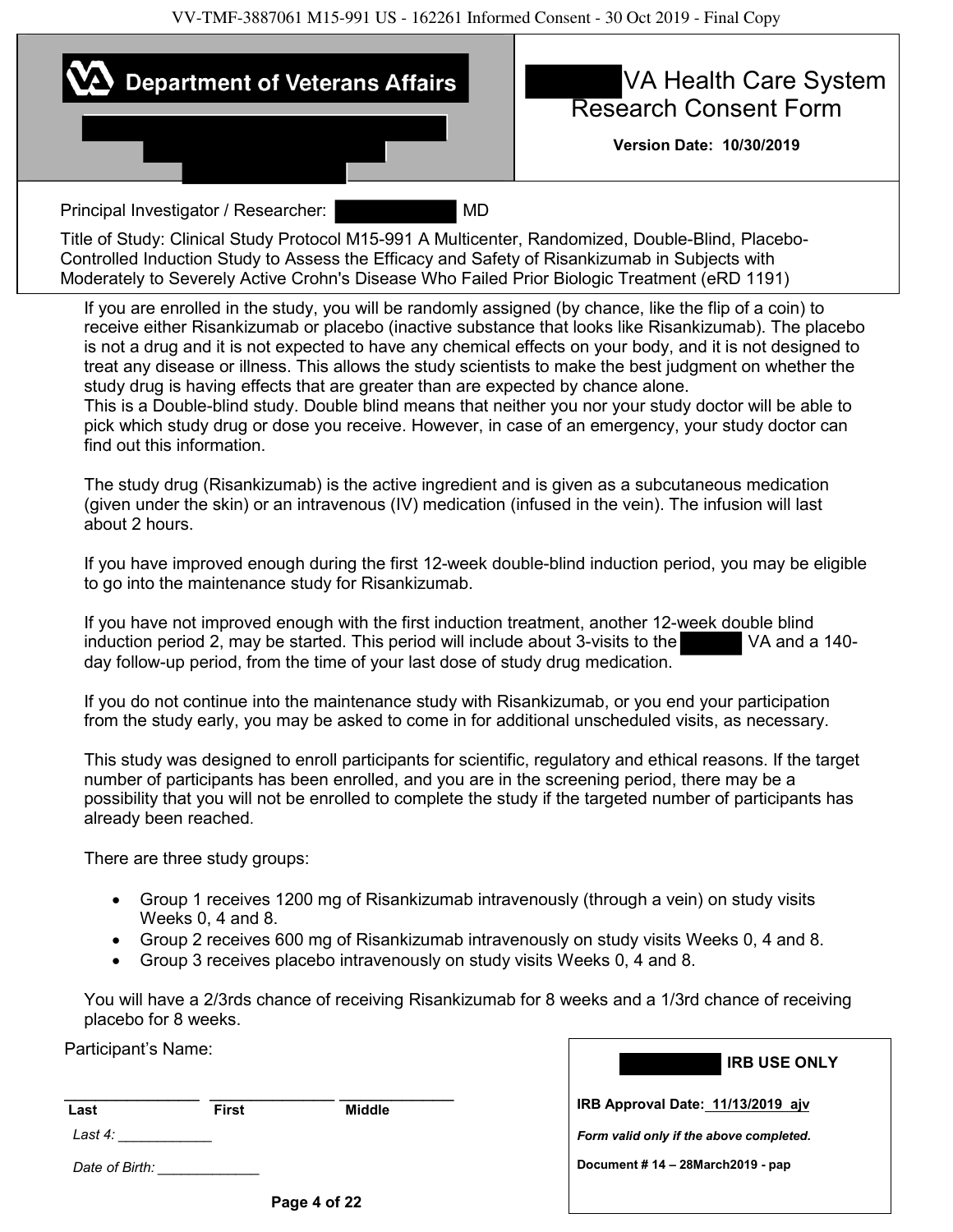

**Version Date: 10/30/2019**

Principal Investigator / Researcher: MD

Title of Study: Clinical Study Protocol M15-991 A Multicenter, Randomized, Double-Blind, Placebo-Controlled Induction Study to Assess the Efficacy and Safety of Risankizumab in Subjects with Moderately to Severely Active Crohn's Disease Who Failed Prior Biologic Treatment (eRD 1191)

If after receiving the study induction treatment your Crohn's disease has not improved enough, as determined by your doctor assessment, you will be eligible to receive Risankizumab treatment in an added induction period 2. For this second induction, there are also 3 groups. You will be randomly assigned (by chance, like the flip of a coin) to either groups 1, 2, or 3, if you previously received Risankizumab during the first induction period. For induction period 2, you will receive either Risankizumab infused (intravenous, in the vein) or subcutaneously (injected under the skin); Each group will receive both a placebo and an active treatment. Neither you nor your doctor will know which treatment you are receiving. The induction period 2 is as follows:

- Group 1 in Period 2 receives 1200 mg of Risankizumab intravenously (through a vein) on study visits Weeks 12, 16 and 20. This group receives placebo subcutaneously (under the skin) at Weeks 12 and 20.
- Group 2 in Period 2 receives 360 mg of Risankizumab subcutaneously on study visits Weeks 12 and 20. This group receives placebo intravenously at Weeks 12, 16 and 20.
- Group 3 in Period 2 receives 180 mg of Risankizumab subcutaneously on study visits Weeks 12 and 20. This group receives placebo intravenously at Weeks 12, 16 and 20.

If you received IV placebo during the initial induction treatment you will be assigned, in a double blinded manner, meaning that neither you nor your doctor will know of your assignment, to group 4:

• Group 4 receives 1200 mg of Risankizumab intravenously (through a vein) on study visits Weeks 12, 16 and 20. This group receives placebo subcutaneously (under the skin) at Weeks 12 and 20.

If you have improved enough during the initial 12-week double-blind induction period, you may be eligible to go into the maintenance study for Risankizumab.

If you have not improved enough with the initial induction treatment, an additional 12-week double blind induction period 2, may be started. This period will include about 3-visits to the VA Medical Center and a 140-day follow-up period, from the time of your last dose of study drug medication.

### **Screening Procedures:**

During the screening period this is what will happen:

- Informed consent: You will sign and date a study specific IRB approved Informed Consent Form
- Inclusion/Exclusion criteria
- Medical/Surgical History including questions regarding tobacco, alcohol, and drug use

Participant's Name:

| Last           | <b>First</b> | <b>Middle</b> |
|----------------|--------------|---------------|
| Last 4:        |              |               |
| Date of Birth: |              |               |

| <b>IRB USE ONLY</b>                     |
|-----------------------------------------|
| IRB Approval Date: 11/13/2019 ajv       |
| Form valid only if the above completed. |
| Document # 14 - 28March2019 - pap       |
|                                         |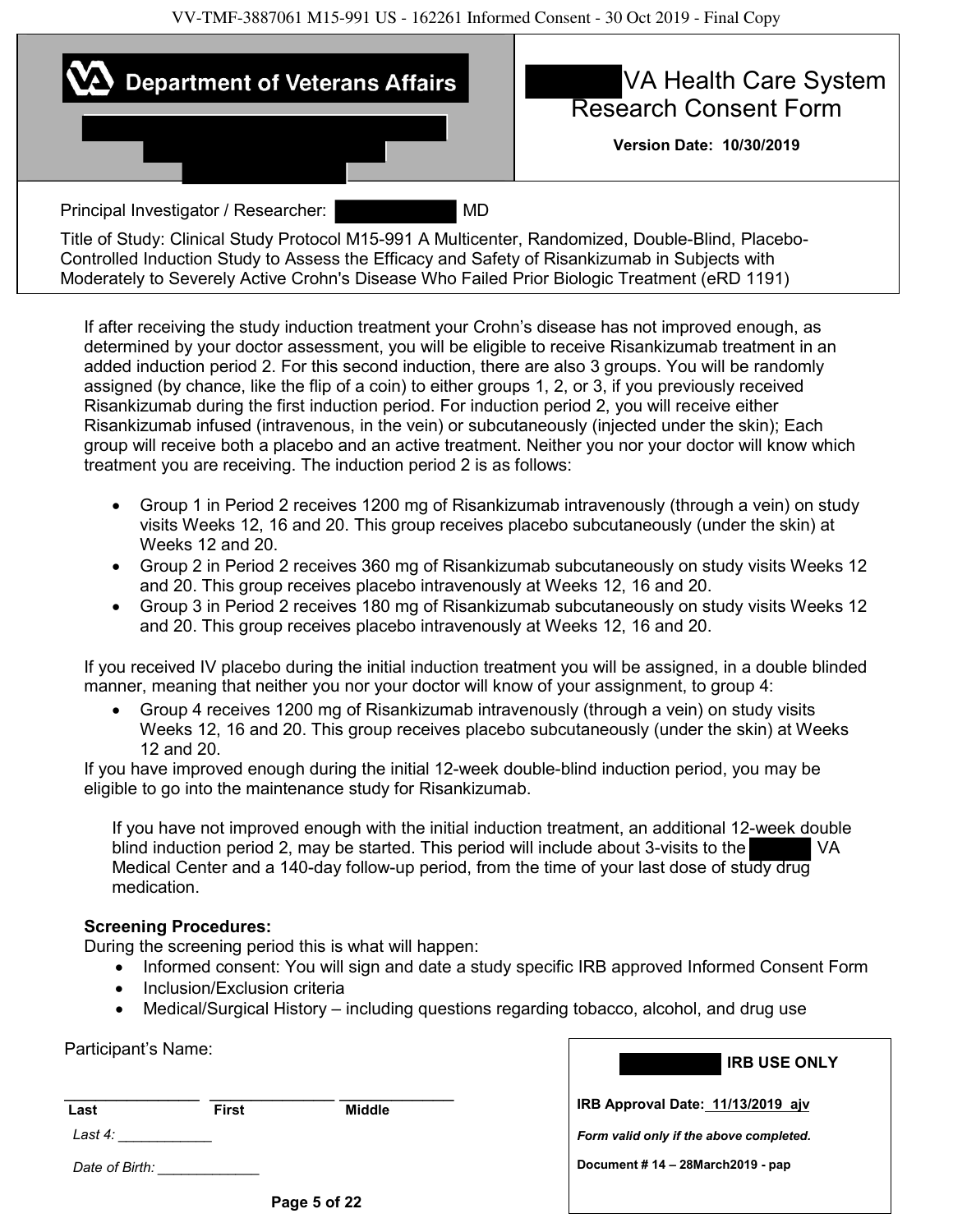

**Version Date: 10/30/2019**

Principal Investigator / Researcher: MD

Title of Study: Clinical Study Protocol M15-991 A Multicenter, Randomized, Double-Blind, Placebo-Controlled Induction Study to Assess the Efficacy and Safety of Risankizumab in Subjects with Moderately to Severely Active Crohn's Disease Who Failed Prior Biologic Treatment (eRD 1191)

- Physical Exam
- Vital Signs (blood pressure, heart rate, respiratory rate, and temperature) height and weight
- ECG (a test which records the electrical activity of your heart)
- Endoscopy: During an endoscopy, you will be mildly sedated and a thin, flexible, lighted tube will be inserted inside the bowel. This will allow the doctor to look for abnormal areas. A biopsy might be taken during this test.
- Endoscopic biopsy: An endoscope is a long thin tube with lights that can be passed into the bowel. To perform a biopsy, a small clamp takes a small piece of superficial tissue from an abnormal area seen through the tube.
- Blood and Urine Testing: Blood and urine will be taken to do laboratory tests. For the blood test about 29 ml (6 Teaspoons) will be drawn.
	- $\circ$  Blood and urine tests to monitor your health  $\circ$  Blood test for hepatitis B and C Positive here
	- Blood test for hepatitis B and C Positive hepatitis test results may be reportable to local public health department according to local laws, if applicable. You may have to sign a separate consent form before hepatitis testing can start.
	- $\circ$  Blood test for HIV: You will not be eligible to take part in this study for study if test results show HIV infection. The study doctor or staff will tell you if the test results are positive. The test is confidential, and the study doctor or staff will not share your results outside of this study unless local law requires it. The results of the test must be negative for you to take part in the study. AbbVie Inc. will not receive results from the testing and will not be made aware of any results, positive or negative).
	- $\circ$  FSH blood test, if you are female and younger than age 55, to determine if you have completed menopause.
- Pregnancy Testing: Test your blood and/or urine to see if you are pregnant. You will only have pregnancy testing if you are a woman and able to become pregnant.
	- $\circ$  The study doctor or study staff will tell you if the pregnancy test results are positive.
	- $\circ$  The results of the pregnancy testing must be negative for you to be in the study.
- Review of any medications you are taking
- PPD Skin Test or QuantiFERON-TB Gold Test (or IGRA equivalent such as T-SPOT) to check for tuberculosis (TB).
- X-ray: There is the possibility that your doctor will request an X-ray, for example, if you have a positive TB test or required by local law.
- Stool samples: you will be required to provide a stool sample for laboratory test.
- Electronic diary: The study site personnel will give you the study electronic diaries and tell you how to use them. You must bring the completed electronic diary back to the study center at each visit.

Participant's Name:

Last **First** Middle

*Last 4: \_\_\_\_\_\_\_\_\_\_\_\_*

\_\_\_\_\_\_\_\_\_\_\_\_\_ \_\_\_\_\_\_\_\_\_\_\_\_ \_\_\_\_\_\_\_\_\_\_\_

**IRB USE ONLY IRB Approval Date: 11/13/2019 ajv** *Form valid only if the above completed.* **Document # 14 – 28March2019 - pap** 

*Date of Birth: \_\_\_\_\_\_\_\_\_\_\_\_\_*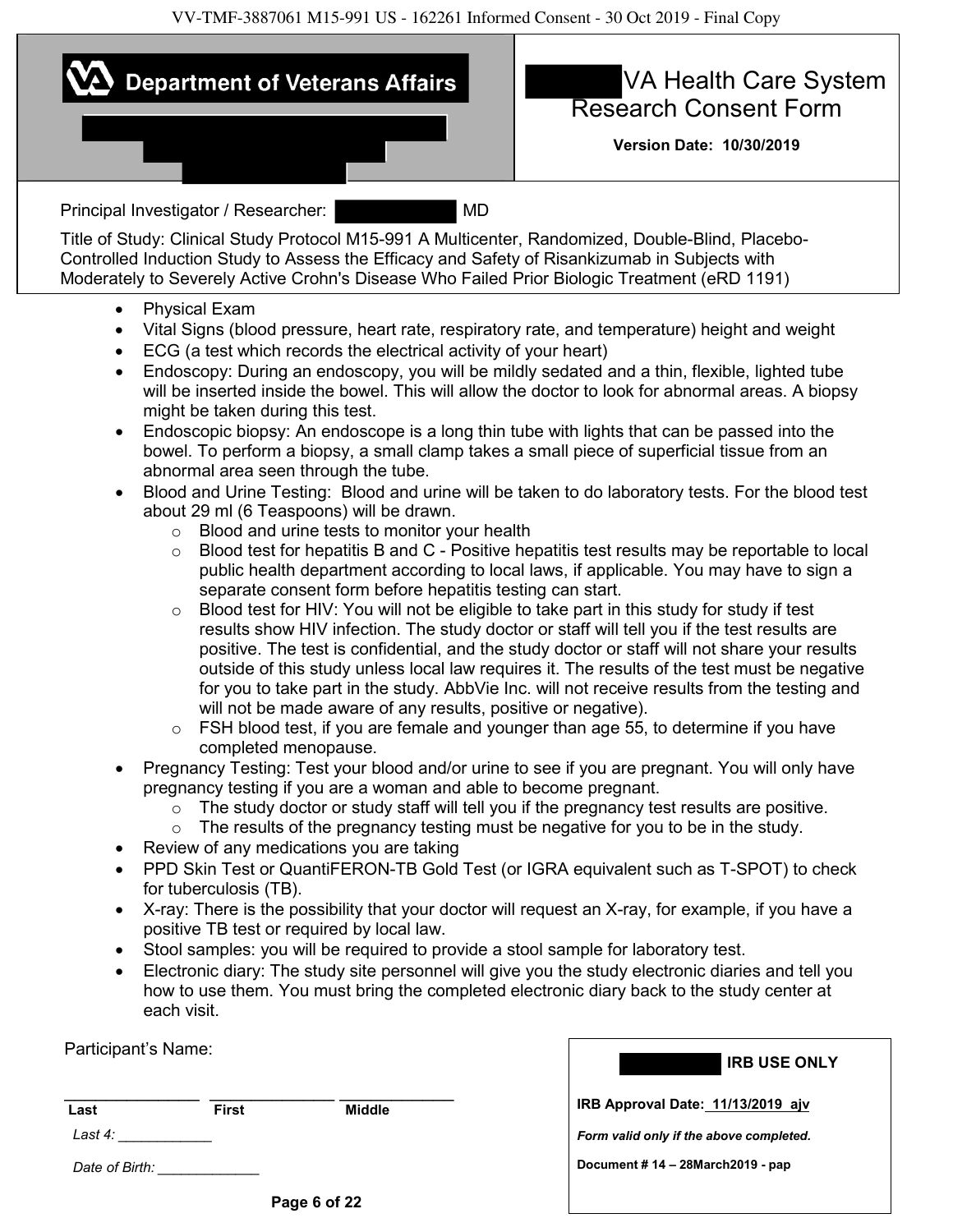

**Version Date: 10/30/2019**

Principal Investigator / Researcher: MD

Title of Study: Clinical Study Protocol M15-991 A Multicenter, Randomized, Double-Blind, Placebo-Controlled Induction Study to Assess the Efficacy and Safety of Risankizumab in Subjects with Moderately to Severely Active Crohn's Disease Who Failed Prior Biologic Treatment (eRD 1191)

### **Study Visit Procedures:**

You will undergo one or more of the study procedures at each study visit:

- Blood Testing: Blood will be taken to do laboratory tests. For the blood about 8.5ml to 11.5ml (1.7 to 2.3 teaspoons) will be drawn at each visit
	- $\circ$  At every visit about 5.5ml (just over 1 teaspoon) of your blood will be taken to test blood cells, chemistry (such as glucose, kidney function and lipids), and to test the degree of inflammation in your body.
	- $\circ$  At certain visits about 3 ml (less than 1 teaspoon) of your blood will be taken to test the amount of Risankizumab in your blood.
	- $\circ$  At certain visits about 3 ml (less than 1 teaspoon) of your blood will be taken to measure the number of certain antibodies in the blood. These are antibodies to the study drug (ADA) and neutralizing antibody (nAb) (antibodies that can block the effects of the study drug) amounts in your blood.
- Vital Signs (blood pressure, heart rate, respiratory rate, and temperature), and weight
- Physical Exam
- Review of any medications you are taking
- Endoscopy at visit Week 12 and also at visit Week 24, if you are in induction period 2. Biopsies may be done when performing the endoscopies.
- Pregnancy Testing: Test your blood and/or urine to see if you are pregnant. You will only have pregnancy testing if you are a woman and can become pregnant
	- $\circ$  The study doctor or study staff will tell you if the pregnancy test results are positive.
	- $\circ$  The results of the pregnancy testing must be negative in order for you to continue in the study.
- Stool samples: you will provide a stool sample for laboratory test
- Urine samples: you will provide a urine samples for laboratory tests.
- Electronic Questionnaires: Instead of using paper and pencil to understand your disease and your response to study drugs, an electronic diary device will be used to collect your answers to questions about your health. This device meets all regulations for use in clinical studies, including those related to your privacy. Your answers to these questions will be transferred to a storage facility via a secure internet connection and will be viewed by site and AbbVie Inc.
- Review Electronic Diary: You should bring the completed electronic diary back to the study center at each visit.
- Study drug administration

### **Your Responsibilities:**

Participant's Name:

| Last                            | <b>First</b> | <b>Middle</b> |
|---------------------------------|--------------|---------------|
| Last 4: Andrew March 1997       |              |               |
| Date of Birth: <b>Date of a</b> |              |               |

| <b>IRB USE ONLY</b>                     |
|-----------------------------------------|
| IRB Approval Date: 11/13/2019 aiv       |
| Form valid only if the above completed. |
| Document # 14 - 28March 2019 - pap      |
|                                         |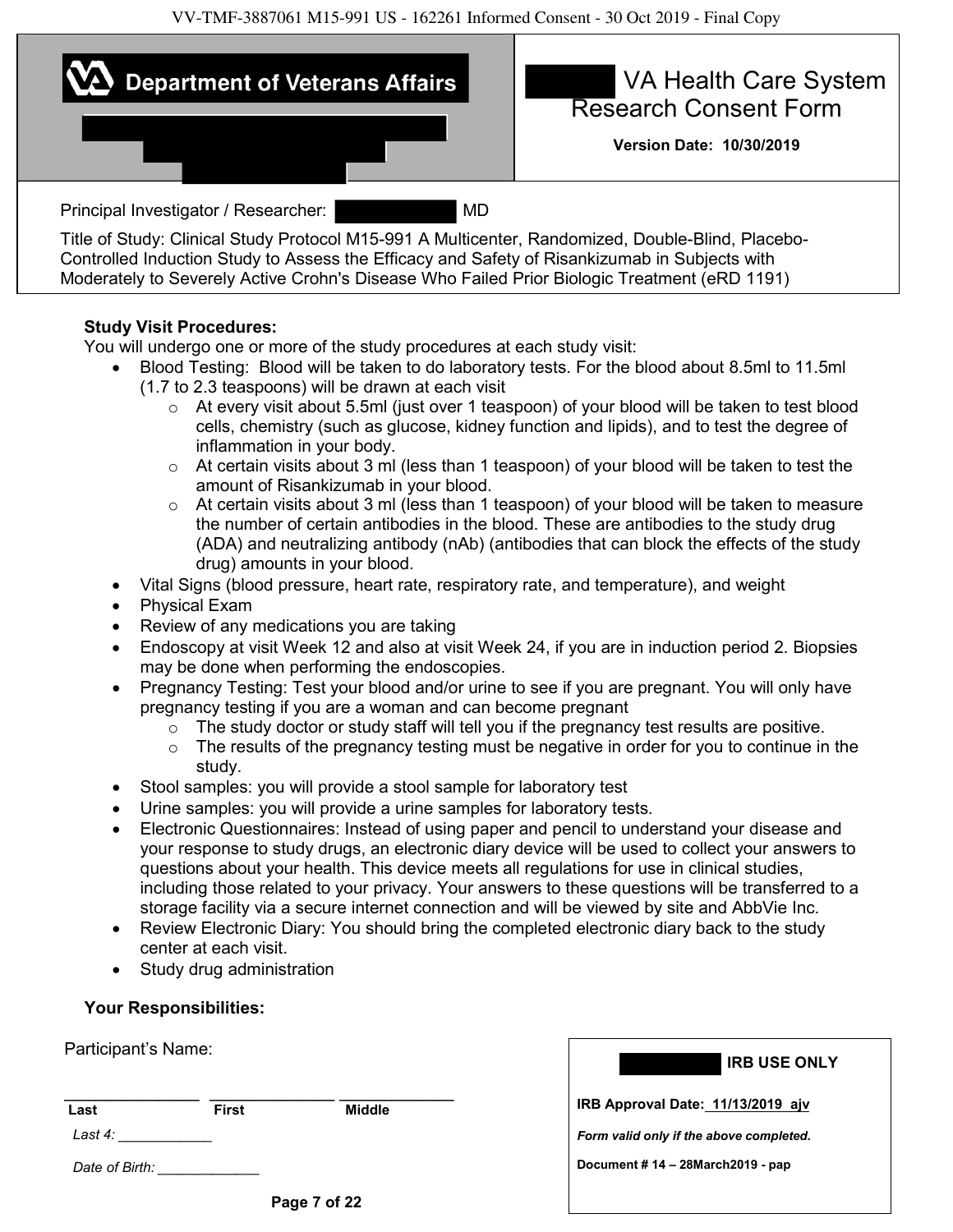

**Version Date: 10/30/2019**

Principal Investigator / Researcher: MD

Title of Study: Clinical Study Protocol M15-991 A Multicenter, Randomized, Double-Blind, Placebo-Controlled Induction Study to Assess the Efficacy and Safety of Risankizumab in Subjects with Moderately to Severely Active Crohn's Disease Who Failed Prior Biologic Treatment (eRD 1191)

For this study to provide useful information about how Risankizumab works, you will be expected to do the following:

- Attend all study visits
- Tell the study doctor if you are feeling bad or worse than before
- Do not change your basic treatment for Crohn's disease before discussing it with they study doctor.
- Tell the study doctor if you have any changes in any medications during the study
- Follow the directions of the study doctor and research team
- Fill out the electronic questionnaires and electronic diary completely and honestly and bring the electronic diary to the study doctor's office at each visit
- Carry your subject card with you as long as you are in the study and show it to any medical staff that may be involved in your healthcare.
- While taking part in this research study, do not take part in any other research project without approval from the study doctor. This is to protect you from possible injury from things such as extra blood drawing, extra X-rays, or possible drug interactions. Taking part in other research studies without first discussing it with the investigators of this study may invalidate the results of this study, as well as that of the other studies.

"A description of this clinical trial will be available on **http://www.ClinicalTrials.gov,** as required by U.S. Law. This Web site will not include information that can identify you. At most, the Web site will include a summary of the results. You can search this Web site at any time."

### **Study Activities Table**

|                                        | <b>Screening</b><br><b>Period</b><br>$(35 \text{ Days})$ | <b>12-Week Double-Blind</b><br><b>Induction</b> |                        |           | <b>Induction Period 2</b> |         |    |    |                                       |                                                |                                          |
|----------------------------------------|----------------------------------------------------------|-------------------------------------------------|------------------------|-----------|---------------------------|---------|----|----|---------------------------------------|------------------------------------------------|------------------------------------------|
| <b>Study Activity</b>                  | Screening                                                | Baseline I<br>(Week<br>$\vert$ 0)               | Week<br>$\overline{4}$ | Week<br>8 | Week<br>12                | Week 16 | 20 | 24 | D/C from<br>Treatment<br><b>Visit</b> | WeekWeek Premature Unscheduled<br><b>Visit</b> | 140<br>Day<br>Follow-<br>up <sup>d</sup> |
| <b>Informed Consent</b>                | x                                                        |                                                 |                        |           |                           |         |    |    |                                       |                                                |                                          |
| <b>Inclusion/Exclusion</b><br>criteria | X                                                        | x                                               |                        |           |                           |         |    |    |                                       |                                                |                                          |

Participant's Name:

*Last 4: \_\_\_\_\_\_\_\_\_\_\_\_*

\_\_\_\_\_\_\_\_\_\_\_\_\_ \_\_\_\_\_\_\_\_\_\_\_\_ \_\_\_\_\_\_\_\_\_\_\_ Last **First** Middle

*Date of Birth: \_\_\_\_\_\_\_\_\_\_\_\_\_*

**IRB Approval Date: 11/13/2019 ajv**

**IRB USE ONLY**

*Form valid only if the above completed.*

**Document # 14 – 28March2019 - pap**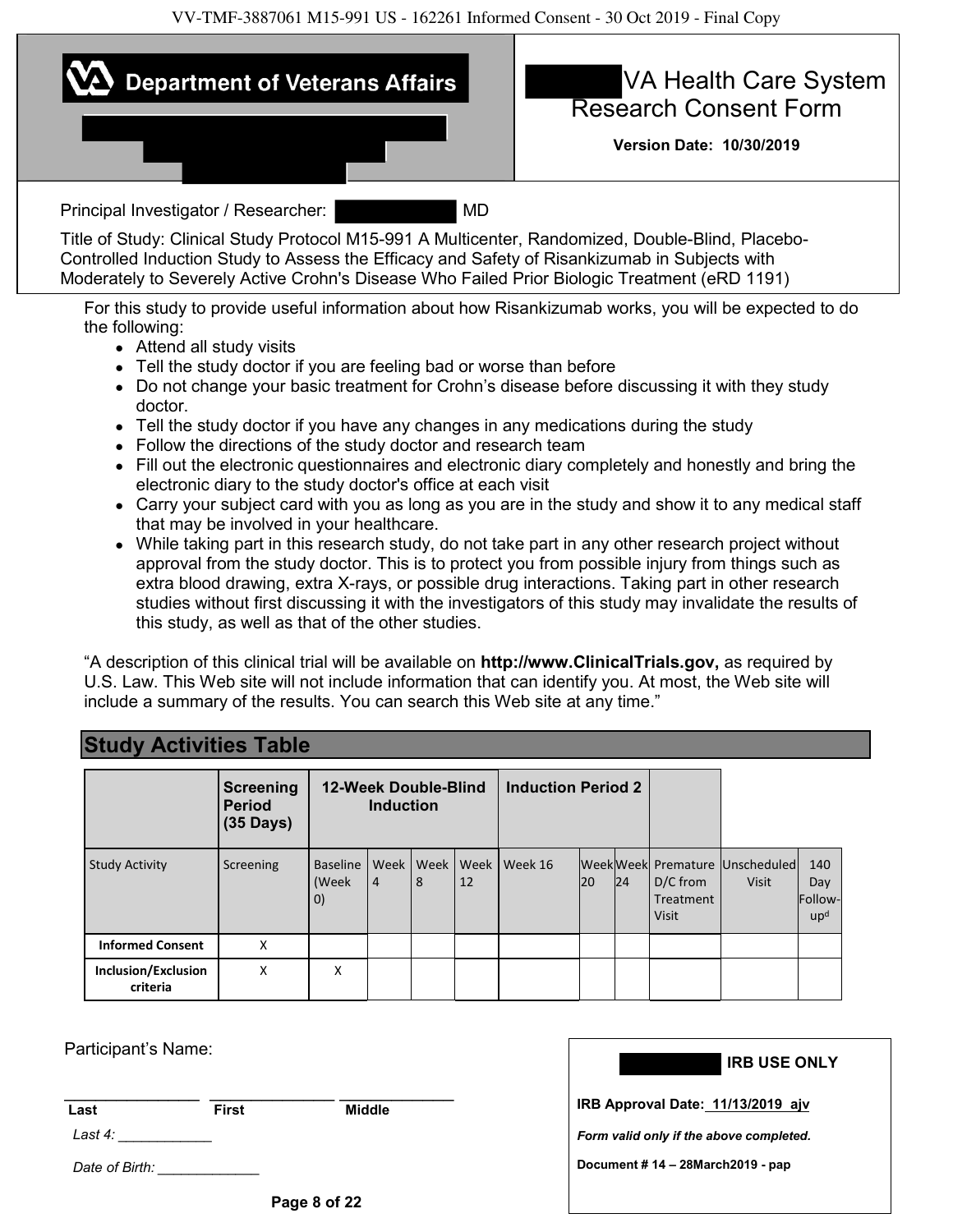

**Version Date: 10/30/2019**

Principal Investigator / Researcher: MD

Title of Study: Clinical Study Protocol M15-991 A Multicenter, Randomized, Double-Blind, Placebo-Controlled Induction Study to Assess the Efficacy and Safety of Risankizumab in Subjects with Moderately to Severely Active Crohn's Disease Who Failed Prior Biologic Treatment (eRD 1191)

| <b>Medical and</b><br><b>Surgical History -</b><br>including questions<br>regarding tobacco,<br>alcohol, and drug<br>use       | $\pmb{\mathsf{X}}$ | $\pmb{\mathsf{X}}$ |                    |                |                    |   |   |                    |                    |                    |  |
|--------------------------------------------------------------------------------------------------------------------------------|--------------------|--------------------|--------------------|----------------|--------------------|---|---|--------------------|--------------------|--------------------|--|
| <b>Vital Signs blood</b><br>pressure, heart<br>rate, respiratory<br>rate and<br>temperature,<br>Weight and Height <sup>a</sup> | X                  | X                  | $\pmb{\chi}$       | X              | $\pmb{\times}$     | X | X | $\pmb{\times}$     | X                  | $\pmb{\times}$     |  |
| <b>Physical Exam</b>                                                                                                           | $\mathsf{X}$       | $\mathsf{X}$       | X                  | $\pmb{\times}$ | $\pmb{\times}$     | X | X | X                  | X                  | $\pmb{\mathsf{X}}$ |  |
| ECG (a test which<br>records the<br>electrical activity of<br>your heart)                                                      | $\mathsf X$        |                    |                    |                |                    |   |   |                    |                    |                    |  |
| Endoscopy/Biopsyb                                                                                                              | $\pmb{\mathsf{X}}$ |                    |                    |                | $\pmb{\mathsf{X}}$ |   |   | X                  |                    |                    |  |
| <b>TB Screening</b>                                                                                                            | X                  |                    |                    |                |                    |   |   |                    |                    |                    |  |
| Blood <sup>c</sup> tests to<br>monitor your<br>health                                                                          | X                  | X                  | X                  | X              | X                  | X | X | X                  | X                  |                    |  |
| <b>Urine Tests to</b><br>monitor your<br>health                                                                                | $\mathsf{X}$       | $\mathsf{X}$       |                    |                | X                  |   |   | X                  | $\pmb{\mathsf{X}}$ |                    |  |
| <b>Hepatitis B and</b><br><b>Hepatitis C</b><br><b>Screening</b>                                                               | $\mathsf X$        |                    |                    |                |                    |   |   |                    |                    |                    |  |
| <b>HIV testing</b>                                                                                                             | X                  |                    |                    |                |                    |   |   |                    |                    |                    |  |
| C. difficile toxin                                                                                                             | $\mathsf X$        |                    |                    |                |                    |   |   |                    |                    |                    |  |
| <b>Blood Test for the</b><br>assessment of<br>risankizumab (PK)<br>levels in your blood                                        |                    |                    | $\pmb{\mathsf{X}}$ | $\pmb{\times}$ | $\pmb{\mathsf{X}}$ |   |   | X                  | $\pmb{\mathsf{X}}$ | $\pmb{\mathsf{X}}$ |  |
| <b>Blood Test for the</b><br>assessment of anti-<br>drug antibody                                                              |                    | $\pmb{\mathsf{X}}$ | $\pmb{\times}$     | X              | $\pmb{\mathsf{X}}$ |   |   | $\pmb{\mathsf{X}}$ | $\pmb{\mathsf{X}}$ | $\pmb{\mathsf{X}}$ |  |

Participant's Name:

Last **First** Middle

*Date of Birth: \_\_\_\_\_\_\_\_\_\_\_\_\_*

*Last 4: \_\_\_\_\_\_\_\_\_\_\_\_*

\_\_\_\_\_\_\_\_\_\_\_\_\_ \_\_\_\_\_\_\_\_\_\_\_\_ \_\_\_\_\_\_\_\_\_\_\_

**IRB USE ONLY**

**IRB Approval Date: 11/13/2019 ajv**

*Form valid only if the above completed.*

**Document # 14 – 28March2019 - pap**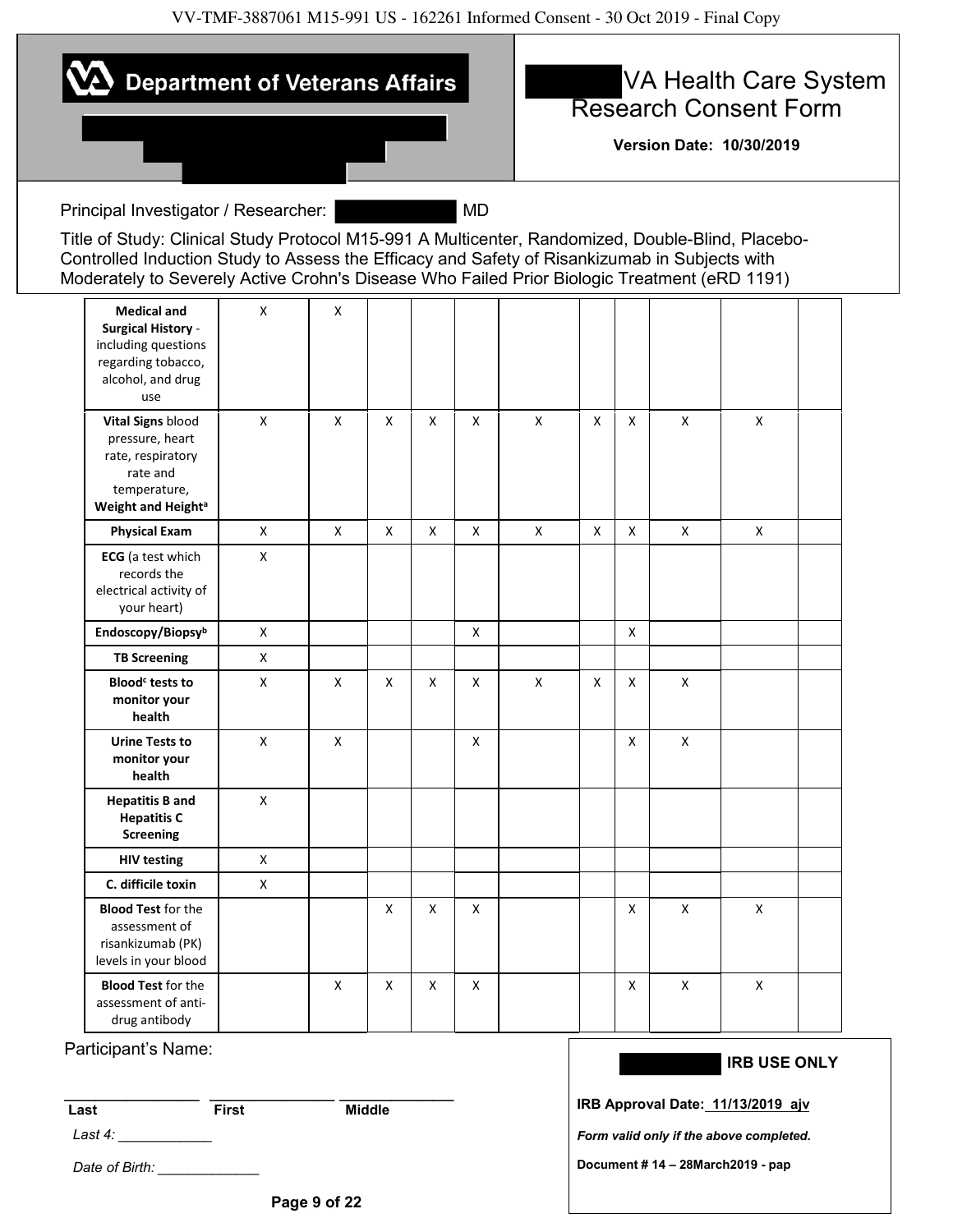

**Version Date: 10/30/2019**

Principal Investigator / Researcher: MD

Title of Study: Clinical Study Protocol M15-991 A Multicenter, Randomized, Double-Blind, Placebo-Controlled Induction Study to Assess the Efficacy and Safety of Risankizumab in Subjects with Moderately to Severely Active Crohn's Disease Who Failed Prior Biologic Treatment (eRD 1191)

| (ADA) and<br>Neutralizing<br>Anti-Drug<br>Antibodies (nAb)<br>levels in your blood                                                                        |                    |                    |              |             |   |                         |   |                    |                    |                    |   |
|-----------------------------------------------------------------------------------------------------------------------------------------------------------|--------------------|--------------------|--------------|-------------|---|-------------------------|---|--------------------|--------------------|--------------------|---|
| <b>Stool samples</b>                                                                                                                                      |                    | $\pmb{\mathsf{X}}$ | X            |             | X |                         |   | X                  | $\pmb{\mathsf{X}}$ |                    |   |
| <b>Pregnancy Test<sup>e</sup></b><br>serum and/or urine<br>(only for females<br>who are able to get<br>pregnant)                                          | $\mathsf{X}$       | X                  | X            | X           | X | $\pmb{\times}$          | X | X                  | X                  | $\mathsf{X}$       |   |
| <b>Prior and</b><br>Concomitant<br><b>Medication</b><br><b>Assessment</b><br>(review of any<br>other medication<br>you are taking)                        | $\pmb{\mathsf{X}}$ | $\pmb{\mathsf{X}}$ | Χ            | X           | X | $\pmb{\times}$          | X | $\pmb{\mathsf{X}}$ | $\pmb{\mathsf{X}}$ | $\pmb{\mathsf{X}}$ |   |
| <b>Adverse Event</b><br>Assessment<br>(review of any side<br>effects you are<br>experiencing, which<br>may or may not be<br>related to the study<br>drug) | SAEs only          | X                  | X            | X           | X | $\mathsf X$             | X | X                  | $\pmb{\times}$     | $\mathsf{X}$       | X |
| <b>Dispense Subject</b><br><b>Diary</b>                                                                                                                   | $\mathsf{X}$       |                    |              |             |   |                         |   |                    |                    |                    |   |
| Patient<br><b>Questionnaires:</b><br><b>CSS</b>                                                                                                           |                    | X                  | X            | X           | X | $\mathsf X$             | X | X                  | $\pmb{\times}$     | $\mathsf{X}$       |   |
| <b>Patient</b><br><b>Questionnaires:</b><br><b>PGIC</b>                                                                                                   |                    |                    | $\mathsf{X}$ | $\mathsf X$ | X | $\mathsf{\overline{X}}$ | X | $\mathsf{X}$       | $\mathsf X$        | $\pmb{\mathsf{X}}$ |   |
| Subject<br><b>Questionnaires:</b><br><b>EQ-5D-5L</b><br><b>FACIT-F</b><br><b>IBDQ</b>                                                                     |                    | X                  | X            |             | X |                         |   | X                  | $\pmb{\mathsf{X}}$ |                    |   |

Participant's Name:

*Last 4: \_\_\_\_\_\_\_\_\_\_\_\_*

\_\_\_\_\_\_\_\_\_\_\_\_\_ \_\_\_\_\_\_\_\_\_\_\_\_ \_\_\_\_\_\_\_\_\_\_\_ Last **First** Middle

*Date of Birth: \_\_\_\_\_\_\_\_\_\_\_\_\_*

**IRB USE ONLY**

**IRB Approval Date: 11/13/2019 ajv**

*Form valid only if the above completed.*

**Document # 14 – 28March2019 - pap**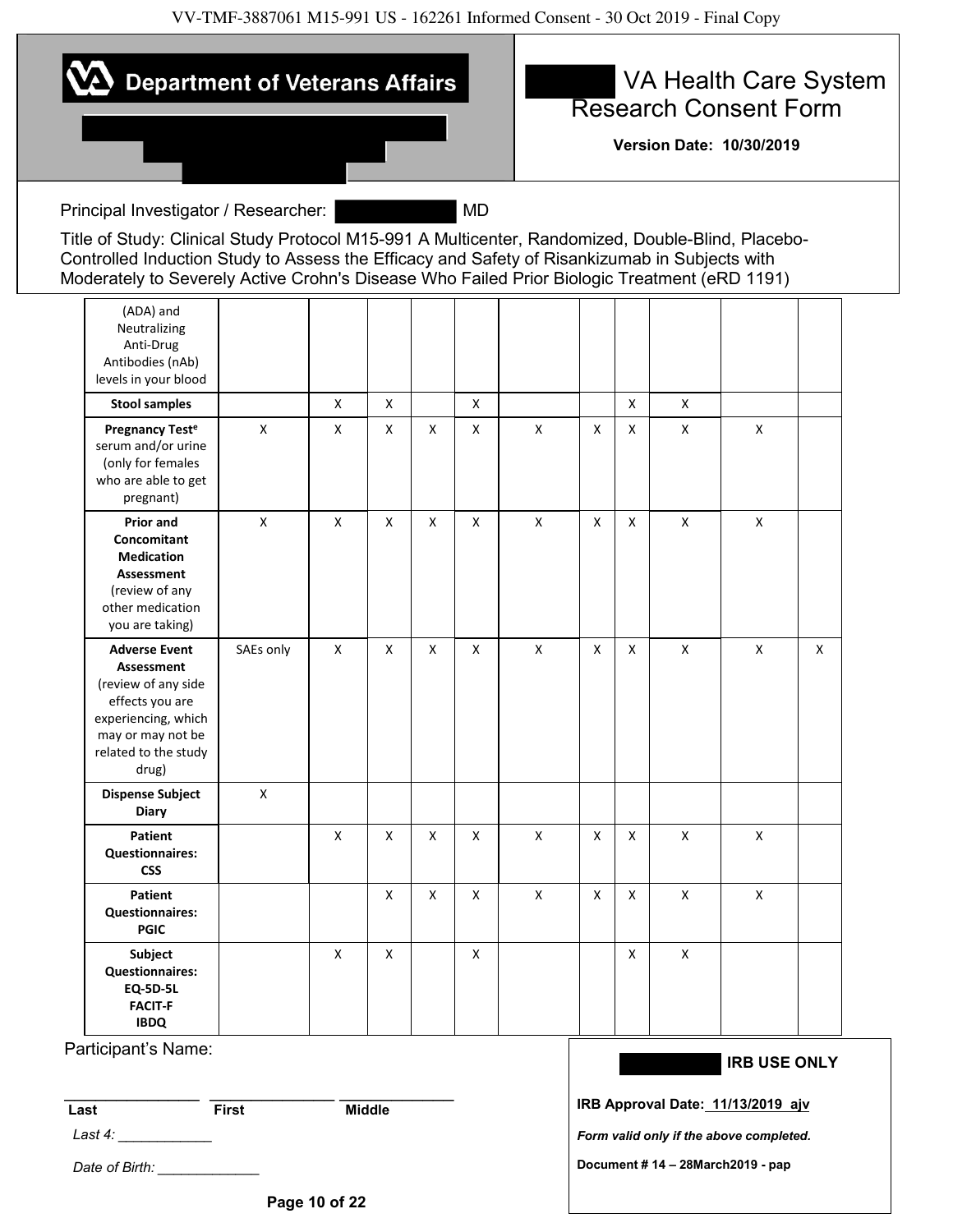# **Department of Veterans Affairs**

### VA Health Care System Research Consent Form

**Version Date: 10/30/2019**

Principal Investigator / Researcher: MD

Title of Study: Clinical Study Protocol M15-991 A Multicenter, Randomized, Double-Blind, Placebo-Controlled Induction Study to Assess the Efficacy and Safety of Risankizumab in Subjects with Moderately to Severely Active Crohn's Disease Who Failed Prior Biologic Treatment (eRD 1191)

| <b>SF-36</b><br><b>WPAI-CD</b>                                    |   |   |   |   |   |   |                   |   |   |  |
|-------------------------------------------------------------------|---|---|---|---|---|---|-------------------|---|---|--|
| <b>Study Drugs<br/>Dispensing/<br/>Administration<sup>f</sup></b> | х | X | Χ | X | v | X |                   |   |   |  |
| Daily diary review                                                | Χ | x | X | X | x | X | $\checkmark$<br>∧ | Χ | X |  |

D/C = Discontinuation Please note that you may be asked to repeat a procedure or test if your study doctor feels it is needed to evaluate your condition.

- a. Height will be measured at Screening only.
- b. You will undergo a full colonoscopy with biopsy during Screening and Week 12 visit. If you enter induction period 2, you will undergo an additional endoscopy at Week 24.
- c. For some of the blood samples it is preferable to be collected while patients are in fasting condition.
- d. You will be contacted 105 days following study drug discontinuation for an assessment of any new or ongoing adverse events, except those subjects who will roll over into risankizumab maintenance study M16-000. During this follow-up call the results of the follow-up at home pregnancy test should be communicated to the site by you.
- e. A serum pregnancy test will be performed on all women of childbearing potential at Screening. Urine pregnancy test will be performed at the site at Baseline all subsequent visits for all women of child bearing potential. If any urine pregnancy test is positive, a serum pregnancy test will be performed at the site and sent to the central laboratory. If a pregnancy is identified, the pregnancy must be reported to AbbVie
- f. Study drug will be administered intravenously (through a vein) during your site visits at Baseline, Week 4, and Week 8, after all assessments and examinations scheduled for that day have been completed. Study drug will only be administered at week 12 if you enter induction period 2. Study drug administration at week 12 will be intravenous and subcutaneous (under the skin)

### **5. WHAT POSSIBLE RISKS OR DISCOMFORTS MIGHT I HAVE IF I TAKE PART IN THIS STUDY?**

There is always a chance that any procedure can harm you. The procedures in this study are no different. In addition to the risks described above, you may experience a previously unknown risk or side effect. Risks of the usual care you receive are not risks of this study. Those risks are not included in this consent form. You should talk with your health care providers if you have any questions about the risks of usual care.

#### **Possible risks of the Study:**

• Questionnaires**:** Some people become uncomfortable at being asked questions about their medical condition; if, for any reason, you wish not to answer specific questions, or you wish to terminate the session, you will be able to do so.

| Participant's Name: |              |               |             |
|---------------------|--------------|---------------|-------------|
| Last                | <b>First</b> | <b>Middle</b> | <b>IRBA</b> |
| Last 4:             |              |               | <b>Form</b> |
| Date of Birth:      |              |               | Docun       |

| <b>IRB USE ONLY</b>                     |  |
|-----------------------------------------|--|
| IRB Approval Date: 11/13/2019 ajv       |  |
| Form valid only if the above completed. |  |
| Document # 14 – 28March2019 - pap       |  |
|                                         |  |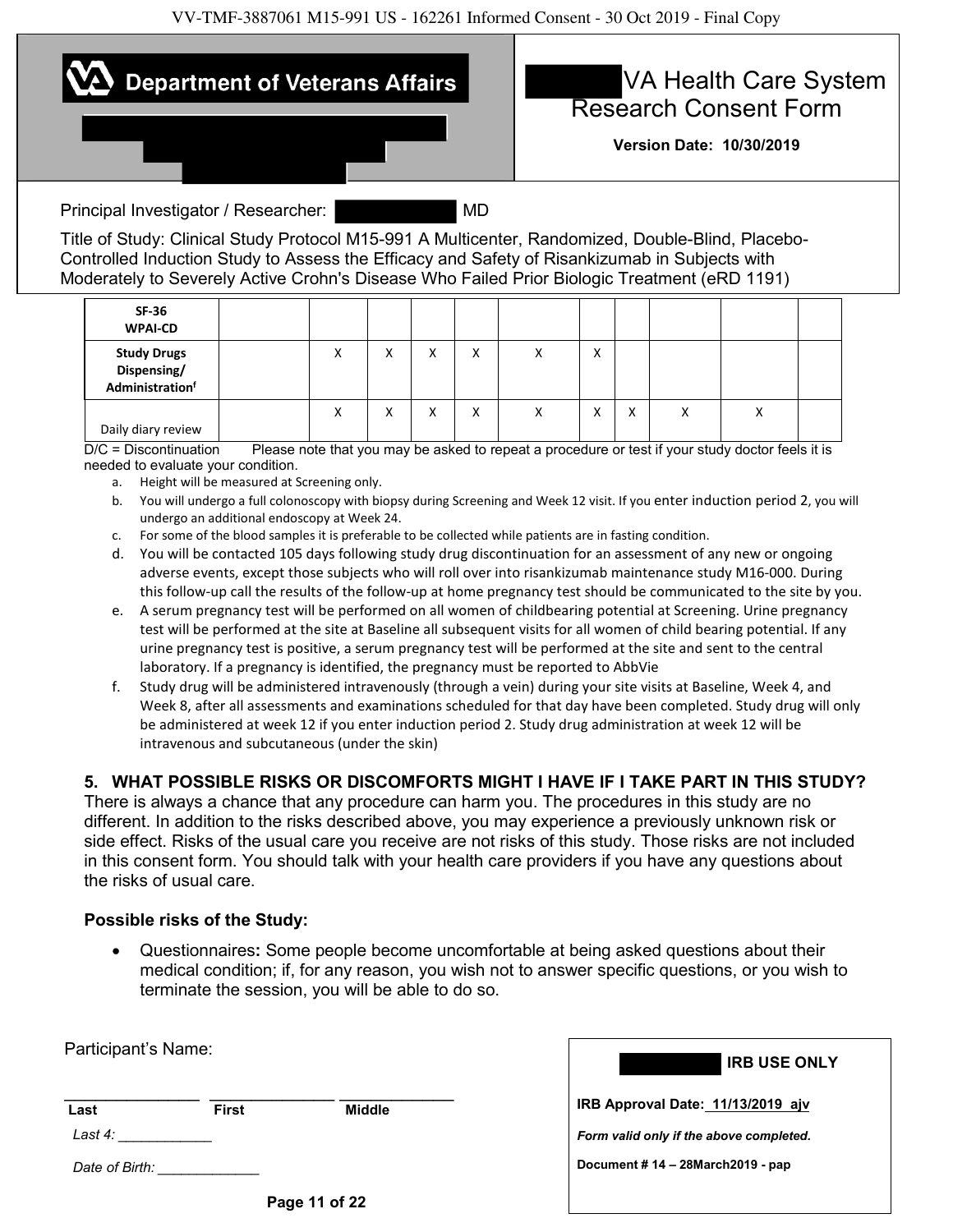

**Version Date: 10/30/2019**

Principal Investigator / Researcher: MD

Title of Study: Clinical Study Protocol M15-991 A Multicenter, Randomized, Double-Blind, Placebo-Controlled Induction Study to Assess the Efficacy and Safety of Risankizumab in Subjects with Moderately to Severely Active Crohn's Disease Who Failed Prior Biologic Treatment (eRD 1191)

- Photographs: There will be no photographs, audio tapes, or video tapes made of you as part of this study. The only video taken for this study is the video capture by the endoscopic camera, if needed during the endoscopic procedure to document the condition of the bowel. You will not be identified personally.
- Confidentiality: Even though the risk is small, it is possible that your data could be seen by someone who does not have permission to see it.
- Blood Draw: There may be some discomfort, bruising, or bleeding at the site where the blood is drawn. Sometimes people faint from a blood draw.
- Electrocardiogram (ECG): There is no pain or discomfort during an ECG; however, removing the pads may cause some irritation to your skin.
- Physical Exam: There are no special risks with an exam, similar to examinations you have had in your doctor's office in the past.
- Intravenous (IV) infusion of study drug: a thin needle is placed inside the vein and could cause similar risks to the ones described in the blood draw.
- Subcutaneous Injection of study drug: a needle is used to inject the study drug or placebo under the skin. This can cause skin irritation and/or itching.
- Placebo: a placebo is not designed to have any chemical effects on your body. No risks are expected from a placebo.
- PPD test (to test for TB infection): there may be slight discomfort where injection is administered. Rarely people can have a larger skin reaction at the site. This may require treatment for a couple of days.
- Serum Pregnancy Testing: The risks are similar with any blood test.
- QuantiFERON test or T-SPOT TB (to test for TB infection): The risks are similar to any blood tests.
- X-ray. You may have an X-Ray to check your lungs for TB infection: There can be risks of radiation from the X-ray. The total amount of radiation exposure that you will receive is about 0.02 mSv or 2 mrem. It is about the same amount of radiation exposure of 2 days of exposure to natural background radiation. The radiation involved is minimal risk. You may ask the study doctor or study staff if you have questions about the risks of the study procedures.
- Endoscopy/ Biopsy: endoscopies may be either a full colonoscopy or a flexible sigmoidoscopy. A colonoscopy, sigmoidoscopy and biopsy of the colon are standard and commonly performed medical procedures to examine the large bowel. This procedure may involve some pain and discomfort. Rare complications include tearing of the colon and/or bleeding that may require surgical repair. When a biopsy (removal of a small piece of tissue) is performed during the colonoscopy, bleeding from the biopsy site may occur. Other complications that may occur include infection at the biopsy site and bacteria in the blood. If sedation is to be given for the

Participant's Name:

| Last           | <b>First</b> | <b>Middle</b> |  |
|----------------|--------------|---------------|--|
| Last 4:        |              |               |  |
| Date of Birth: |              |               |  |

| <b>IRB USE ONLY</b>                     |  |  |  |  |
|-----------------------------------------|--|--|--|--|
| IRB Approval Date: 11/13/2019 aiv       |  |  |  |  |
| Form valid only if the above completed. |  |  |  |  |
| Document # 14 - 28March 2019 - pap      |  |  |  |  |
|                                         |  |  |  |  |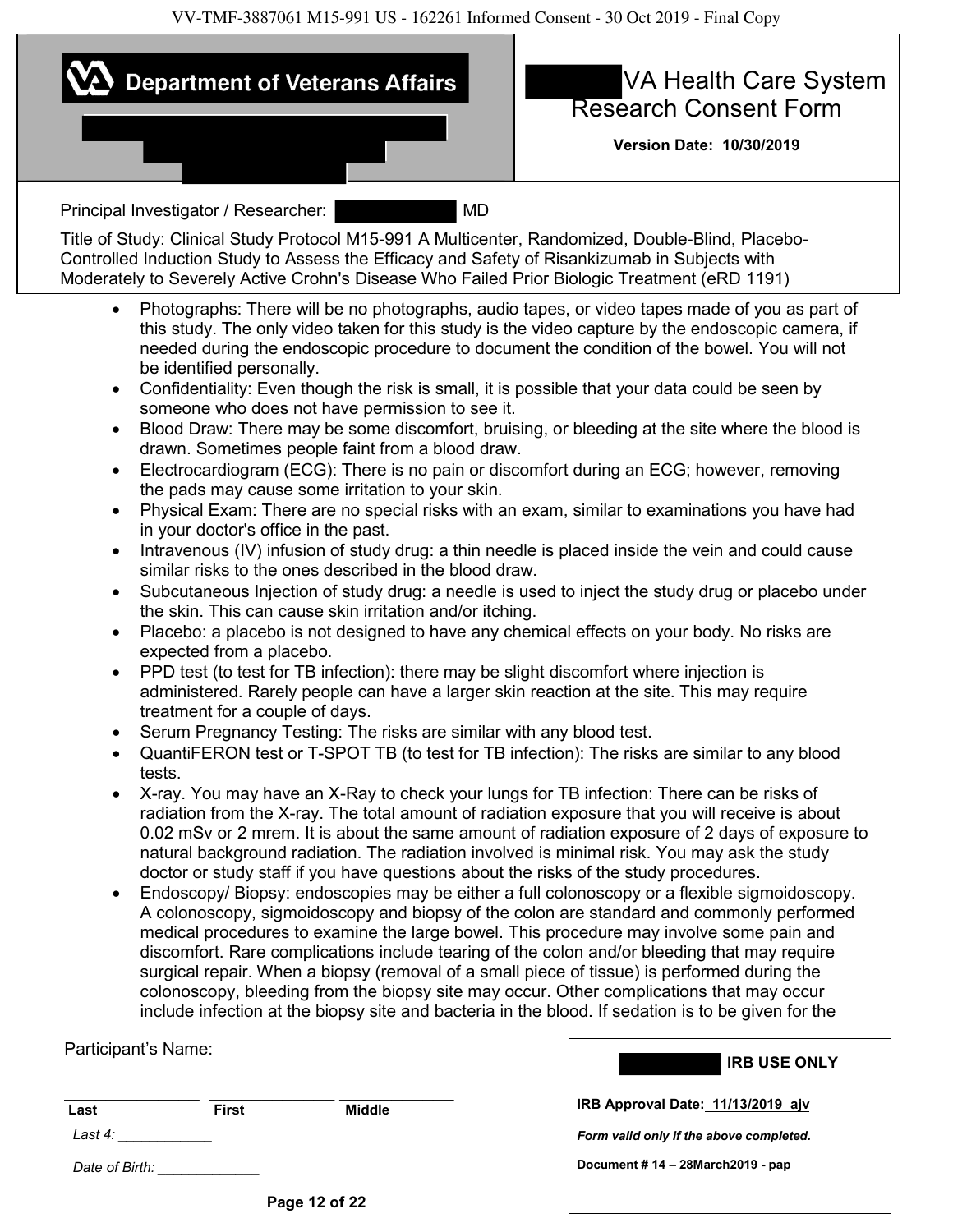

**Version Date: 10/30/2019**

Principal Investigator / Researcher: MD

Title of Study: Clinical Study Protocol M15-991 A Multicenter, Randomized, Double-Blind, Placebo-Controlled Induction Study to Assess the Efficacy and Safety of Risankizumab in Subjects with Moderately to Severely Active Crohn's Disease Who Failed Prior Biologic Treatment (eRD 1191)

> procedure, your study doctor will discuss with you the risks of sedation. You will not be permitted to drive immediately after the procedure and, therefore, will need someone to drive you home. You will be asked to sign a separate consent for the colonoscopy. Additional risks for the procedure include the rare occurrence of bowel perforation (creation of a hole in the bowel) and/or bleeding which might require surgery and/or the use of antibiotics. Following the removal of tissue for biopsy, you may see a small amount of blood in your stools.

• Fasting for up to 8 hours could cause dizziness, headache, stomach discomfort, or fainting.

#### **Study Drug Risks; Risankizumab Risks**

No adverse effects were seen in animals given Risankizumab up to 26 weeks.

Risankizumab has been given to healthy volunteers and patients with psoriasis, psoriatic arthritis, inflammatory bowel disease, ankylosing spondylitis, and asthma. Risankizumab has been given either by intravenous infusion (IV, slowly injected into a vein in the arm) or by subcutaneous injection (injection into the deepest skin layer).

Taking the study drug in this study may cause you to have one or more of the side effects (or adverse events) as listed below.

In a Phase II psoriasis study, 126 patients received Risankizumab by subcutaneous injection (injected into the deepest skin layer). The most commonly reported side effects were nasopharyngitis (inflammation of the nasal passage, 32%), headache (9%), back pain (6%) and arthralgia (joint pain, 5%). In general, there was no difference in rates of the side effects between patients who received Risankizumab and those who received an approved drug for psoriasis or psoriatic arthritis (ustekinumab) and no evidence that the events were related to the dose of Risankizumab. There were eleven (9%) Risankizumab patients with serious side effects as compared to three (8%) patients with serious side effects in 40 patients receiving Ustekinumab. All serious side effects were considered not related to Risankizumab by the study doctor, except one case of basal cell carcinoma (a type of skin cancer).

Eighty-two patients received Risankizumab in a Crohn's disease (inflammatory bowel disease) ongoing blinded Phase II study. The most commonly reported side effects in the Risankizumab treatment groups were: nausea (13% of subjects), arthralgia (joint pain, 15%), headache (12%), abdominal pain (11%), vomiting (6%), asthenia (lack of energy, 6%), diarrhea (5%) and pyrexia (fever, 5%). The rates were similar to the placebo group except the rates of arthralgia (8%) and asthenia (5%) were lower in the placebo group. The rates of serious side effects were lower in the Risankizumab treatment group compared to the placebo treatment group (15% vs 31%).

Participant's Name:

\_\_\_\_\_\_\_\_\_\_\_\_\_ \_\_\_\_\_\_\_\_\_\_\_\_ \_\_\_\_\_\_\_\_\_\_\_ Last **First** Middle *Last 4: \_\_\_\_\_\_\_\_\_\_\_\_ Date of Birth: \_\_\_\_\_\_\_\_\_\_\_\_\_*

| <b>IRB USE ONLY</b>                     |
|-----------------------------------------|
| IRB Approval Date: 11/13/2019 aiv       |
| Form valid only if the above completed. |
| Document # 14 - 28March 2019 - pap      |
|                                         |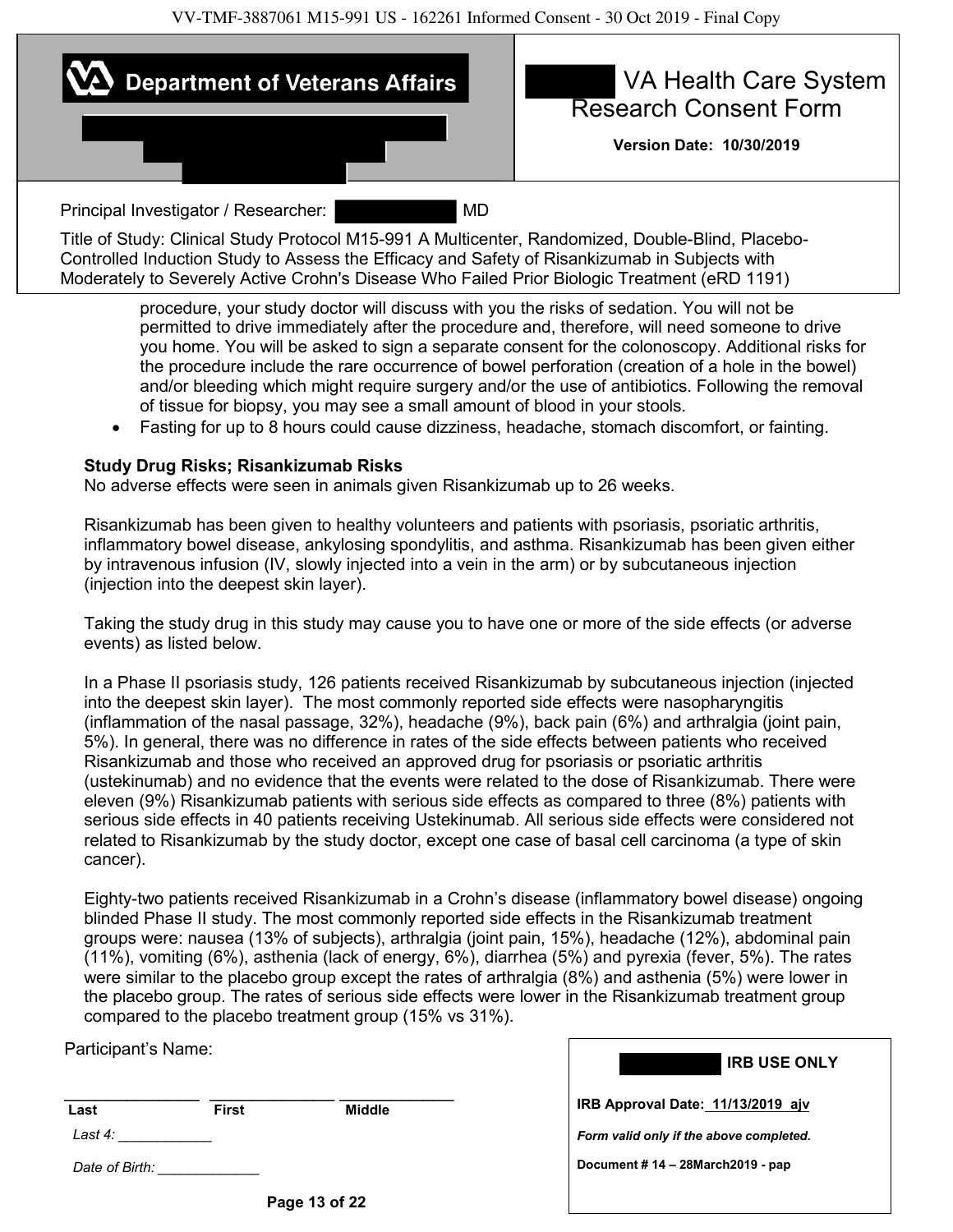

**Version Date: 10/30/2019**

Principal Investigator / Researcher: MD

Title of Study: Clinical Study Protocol M15-991 A Multicenter, Randomized, Double-Blind, Placebo-Controlled Induction Study to Assess the Efficacy and Safety of Risankizumab in Subjects with Moderately to Severely Active Crohn's Disease Who Failed Prior Biologic Treatment (eRD 1191)

#### **Other Potential Risks**

Other monoclonal antibodies that affect the immune response have been associated with side effects such as increased risk of infection, serious allergic reactions, injection site reactions (if given subcutaneously), and possible increased risk of malignancy (cancer). These side effects have not been found associated with Risankizumab.

Infections: Drugs that affect the body's immune system may increase the risk of infections, including tuberculosis. There is insufficient information now to know if treatment with Risankizumab will lead to an increased risk of infections. You will be screened for signs of active infection before you start on Risankizumab.

Allergic Reactions: All drugs have a potential risk of an allergic reaction. Allergic reactions may vary from mild (rash, hives, itching) to severe reactions such as anaphylaxis (which may include difficulty breathing, swelling of the face or throat, low blood pressure, or loss of consciousness). A severe allergic reaction requires immediate medical treatment and could result in permanent disability or death. It is important to tell your study doctor about any past allergic reactions that you may have had to other drugs including antibody drugs (which are usually given by IV or injection under the skin).

Injection Site Reactions: Injection of study drug under the skin could result in redness, pain, swelling or hardness at the site of the injection. Also bleeding or bruising at the injection site may occur. Most injection site reactions are not severe and resolve without any treatment but can be uncomfortable for a few hours to a few days.

Infusion Site Reaction: Giving study drug by IV may result in an infusion-related reaction with symptoms such as fever, flushing of skin, itching, rash or a decrease in blood pressure. If you are receiving study drug IV your doctor will monitor for signs of adverse reaction during the infusion.

Malignancy (cancer): When an immune system pathway is blocked, there is a possibility of a decreased immune defense against malignancies. In the completed studies to date, Risankizumab has not been associated with an increased risk of malignancies but the risk with long term therapy is not known.

Cardiovascular Events: In addition, an increased risk of major cardiovascular events (such as heart attacks, strokes or cardiovascular death) have been reported in patients with moderate to severe psoriasis and psoriatic arthritis. Whether receiving Risankizumab further increases the risk of major cardiovascular events is unknown. Any new or worsening signs or symptoms such as chest, neck or

Participant's Name:

*Date of Birth: \_\_\_\_\_\_\_\_\_\_\_\_\_*

\_\_\_\_\_\_\_\_\_\_\_\_\_ \_\_\_\_\_\_\_\_\_\_\_\_ \_\_\_\_\_\_\_\_\_\_\_ Last **First** Middle *Last 4: \_\_\_\_\_\_\_\_\_\_\_\_*

| <b>IRB USE ONLY</b>                     |  |  |  |  |
|-----------------------------------------|--|--|--|--|
| IRB Approval Date: 11/13/2019 ajv       |  |  |  |  |
| Form valid only if the above completed. |  |  |  |  |
| Document # 14 - 28March 2019 - pap      |  |  |  |  |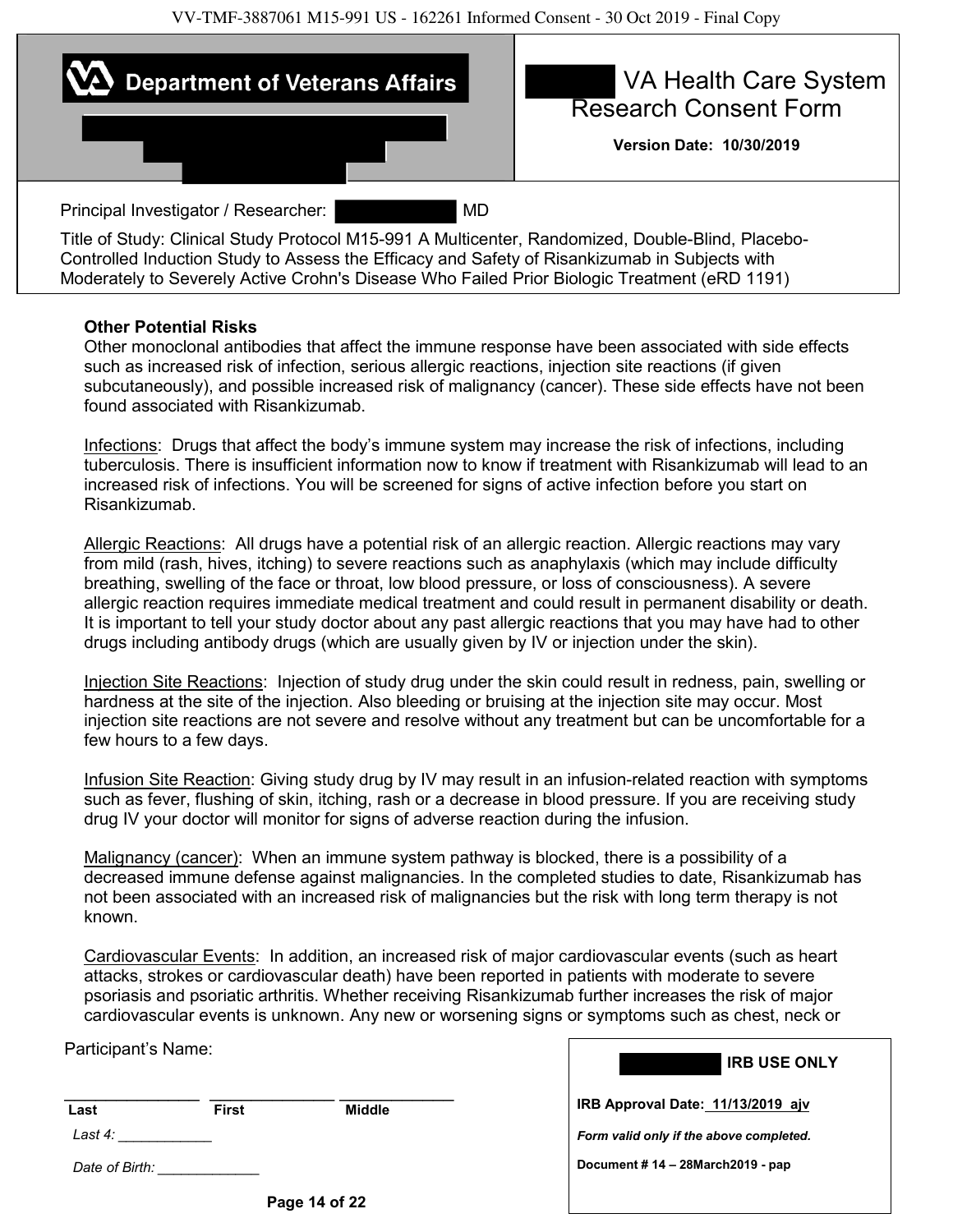

**Version Date: 10/30/2019**

Principal Investigator / Researcher: MD

Title of Study: Clinical Study Protocol M15-991 A Multicenter, Randomized, Double-Blind, Placebo-Controlled Induction Study to Assess the Efficacy and Safety of Risankizumab in Subjects with Moderately to Severely Active Crohn's Disease Who Failed Prior Biologic Treatment (eRD 1191)

arm pain, shortness of breath, sensation of rapid heart rate, new visual symptoms or muscle weakness should be immediately reported to your study site and/or primary health care provider.

An antidote against Risankizumab is currently not available. Any side effects occurring because of Risankizumab will be treated symptomatically.

#### **Pregnancy risks, risk to nursing infant and contraceptive precautions**

The safe use of Risankizumab in pregnant women and nursing mothers has not been established. Consequently, there may be risks to you (or to your embryo or fetus) if you are or may become pregnant that are unknown. Women of childbearing potential enrolling in this study must have a negative pregnancy test and must agree to continue to use a birth control measures for the duration of the study. If, while participating in the study, you suspect you have become pregnant, please contact the study physician immediately. Nursing mothers may not take part in this study.

If you are a woman who can have children, the study doctor or study staff will talk to you about birth control you must use during study participation and 16 weeks after your last dose of study drug. If you are able to become pregnant, you must agree to use at least one accepted method of contraception during the study including up to 16 weeks after last dose of study drug.

### **Acceptable methods of contraception in this study are:**

- Combined (estrogen and progestogen containing) hormonal birth control (oral, intravaginal, transdermal) associated with inhibition of ovulation
- Progestogen-only hormonal birth control (oral, injectable, transdermal) associated with inhibition of ovulation
- Bilateral tubal occlusion/ligation
- Intrauterine device (IUD)
- Intrauterine hormone-releasing system (IUS)
- Male or female condom with or without spermicide
- Cap, diaphragm, or sponge with spermicide
- Vasectomized sexual partner(s) (the vasectomized partner should have received medical assessment of the surgical success and is the sole sexual partner of the trial participant)
- True abstinence: Refraining from heterosexual intercourse when this is in line with the preferred and usual lifestyle of the subject (periodic abstinence [e.g., calendar, ovulation, symptothermal, post-ovulation methods] and withdrawal are not acceptable).

Participant's Name: Some methods of birth control will not work when you are taking certain drugs. If you decide to take part in this study and you are able to become pregnant, a pregnancy test will be done before your

| Last                       | <b>First</b> | <b>Middle</b> |  |
|----------------------------|--------------|---------------|--|
| Last 4: <b>All Accords</b> |              |               |  |
| Date of Birth:             |              |               |  |

| <b>IRB USE ONLY</b>                     |  |  |  |  |  |
|-----------------------------------------|--|--|--|--|--|
| IRB Approval Date: 11/13/2019 aiv       |  |  |  |  |  |
| Form valid only if the above completed. |  |  |  |  |  |
| Document # 14 – 28March2019 - pap       |  |  |  |  |  |
|                                         |  |  |  |  |  |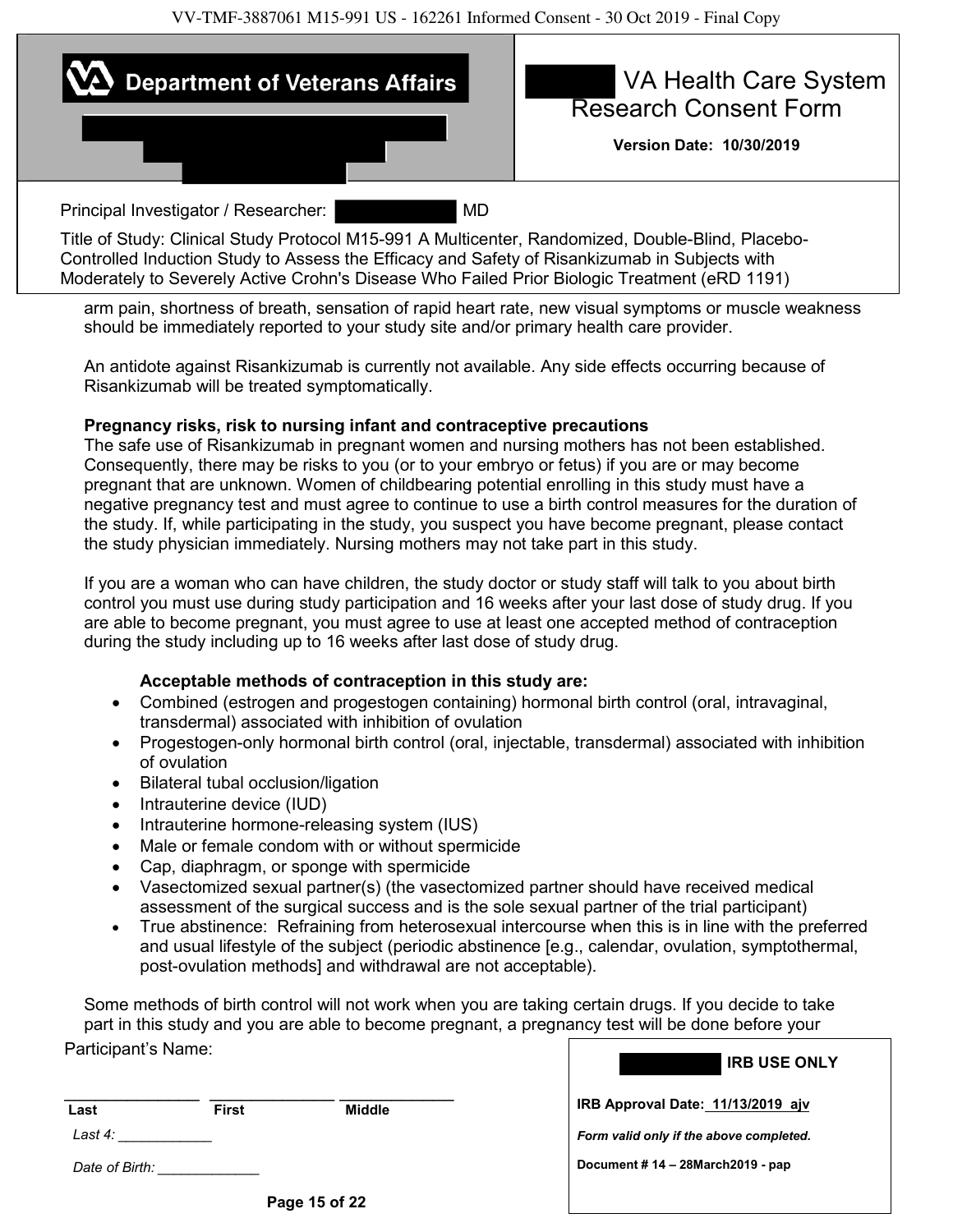

**Version Date: 10/30/2019**

Principal Investigator / Researcher: MD

Title of Study: Clinical Study Protocol M15-991 A Multicenter, Randomized, Double-Blind, Placebo-Controlled Induction Study to Assess the Efficacy and Safety of Risankizumab in Subjects with Moderately to Severely Active Crohn's Disease Who Failed Prior Biologic Treatment (eRD 1191)

participation in the study and at other visits if necessary.

You also may take part in this study if you are surgically sterilized (both ovaries or fallopian tubes removed or uterus removed) or you are post-menopausal (no menses for at least 1 year without other cause identified).

Once you're enrolled in the study, if you become pregnant or think you could be pregnant, it is important for you to tell the study doctor or staff immediately. If you become pregnant during the study, you will no longer receive study drug. Even if you are no longer in the study or not receiving study drug, your study doctor will contact you about the outcome of the pregnancy including following the birth of an infant to find out about the baby´s health. Outcomes collected will include the fetal number and fetal outcome, date of delivery, birth weight and length, sex, any medically significant complications with the mother and/or baby and the presence of any birth defects.

#### **Unknown Risks**

You may experience side effects that are not listed in this informed consent. As with any investigational drug, administration of Risankizumab may involve risks that are currently unknown, including life threatening reactions or the remote possibility of death.

You should notify the study doctor of any changes in your health or new symptoms you are experiencing, even if you think these changes are not related to study drug.

You will be told of important new information about this study or the study drug that becomes available and that may affect your willingness to take part in this study.

#### **Safety Monitoring:**

Blood test, vital signs, ECG, and physical exams will be done through-out the study.

Tell your doctor if you develop any signs of infection including fever, sweats, chills, flu-like symptoms, cough shortness of breath, feeling tired, diarrhea, skin rashes or sores, burning when you urinate or urinating more often than normal.

### **6. WHAT ARE THE POSSIBLE BENEFITS OF THIS STUDY?**

You may or may not benefit from being in this study, but knowledge gained from your participation in this research study may benefit future patients with Crohn's disease.

### **7. WHAT OTHER CHOICES DO I HAVE IF I DO NOT WANT TO JOIN THIS STUDY?**

Participant's Name:

*Last 4: \_\_\_\_\_\_\_\_\_\_\_\_*

\_\_\_\_\_\_\_\_\_\_\_\_\_ \_\_\_\_\_\_\_\_\_\_\_\_ \_\_\_\_\_\_\_\_\_\_\_ Last **First** Middle

*Date of Birth: \_\_\_\_\_\_\_\_\_\_\_\_\_*

**IRB USE ONLY IRB Approval Date: 11/13/2019 ajv** *Form valid only if the above completed.* **Document # 14 – 28March2019 - pap**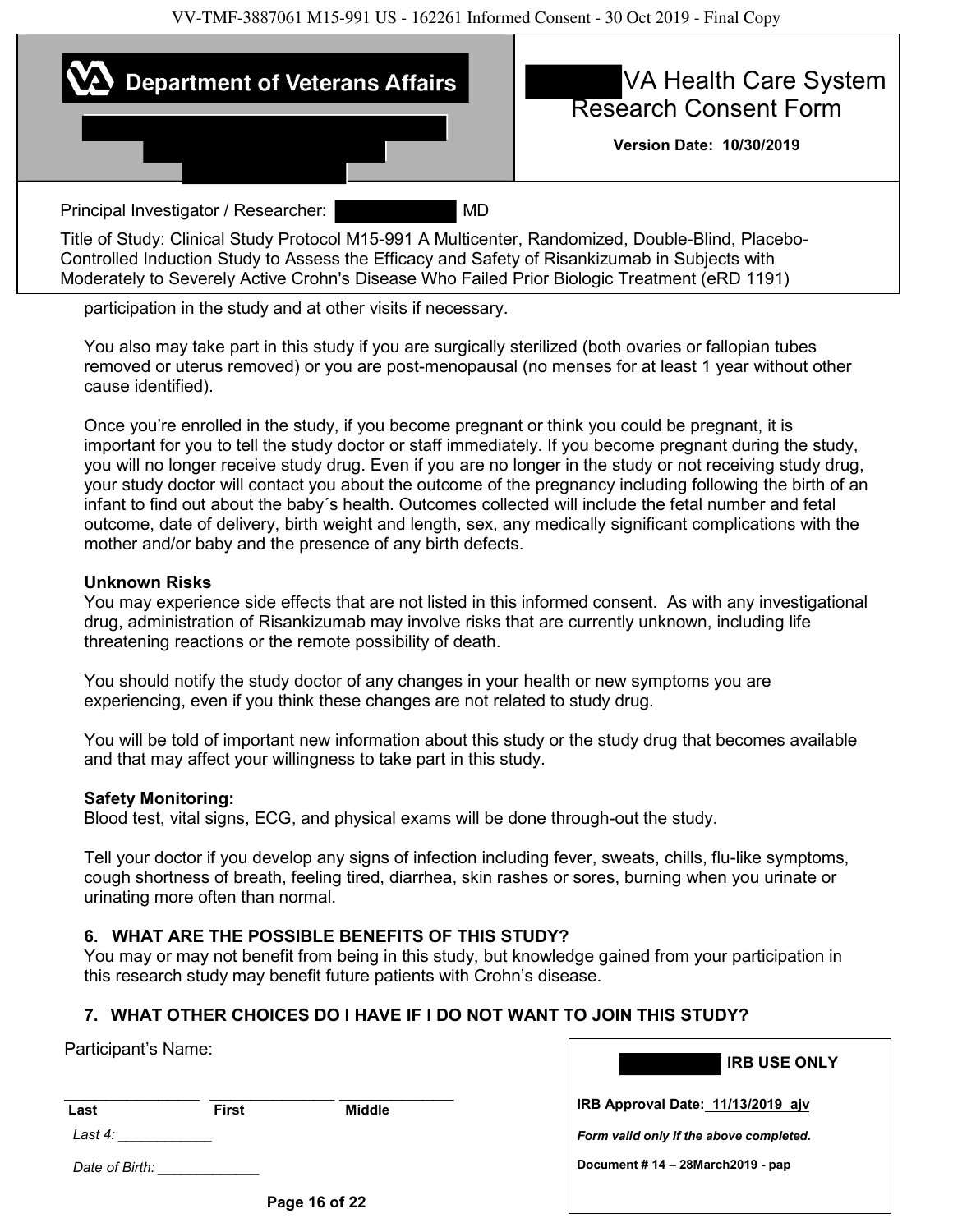

**Version Date: 10/30/2019**

Principal Investigator / Researcher: MD

Title of Study: Clinical Study Protocol M15-991 A Multicenter, Randomized, Double-Blind, Placebo-Controlled Induction Study to Assess the Efficacy and Safety of Risankizumab in Subjects with Moderately to Severely Active Crohn's Disease Who Failed Prior Biologic Treatment (eRD 1191)

You do not have to take part in this study to be treated for your Crohn's disease. Other treatment options for your Crohn's disease are available. Other treatment choices may include getting standard of care for Crohn's disease without being in the study or taking part in another study. You may discuss these options with your doctor

### **8. HOW WILL MY PRIVATE INFORMATION BE PROTECTED?**

The VHA complies with the requirements of the Health Insurance Portability and Accountability Act (HIPAA) of 1996 and its privacy regulations and all other applicable laws that protect your privacy as a VA patient. Individually identifiable data collected from you will be stored at VA under lock and key in the study team office; on password-protected VA computer systems accessible only to the study team. Your records will have a unique code in place of information that can be used to identify you (such as your name or address). The sponsor and companies working with the sponsor will have access to coded records and accompanying data to conduct the research. However, they will not be able to see the key that links the code to you. We will include information about your study participation in your medical record.

There are times when we might have to show your records to other people for monitoring and auditing purposes. For example, someone from the Office of Human Research Protections, the Government Accountability Office, the Office of the Inspector General, the VA Office of Research Oversight, the Institutional Review Board, our local Research and Development Committee, the FDA and other study monitors may look at or copy portions of records that identify you.

Data that can be individually identified as yours will be shared outside of VA with only the study sponsor and its safety oversight committee (AbbVie, 1 North Waukegan Road, North Chicago, IL 60064); the laboratory that performs the tests on your samples (

); the imaging center contractor for the proper collection of data and contractor for the proper collection of data diary entries

Despite these protections, once your information is shared outside of VA, there is a possibility that your information may no longer be protected by Federal laws or regulations and may be subject to re-disclosure by the recipient.

All other data shared outside of the study team will be released in a way that you cannot be individually identified. Information about you will be combined with information from other people taking part in the study. We will write about the combined data we have gathered. Any talks or papers about this study will not identify you.

Participant's Name:

\_\_\_\_\_\_\_\_\_\_\_\_\_ \_\_\_\_\_\_\_\_\_\_\_\_ \_\_\_\_\_\_\_\_\_\_\_ Last **First** Middle *Last 4: \_\_\_\_\_\_\_\_\_\_\_\_*

*Date of Birth: \_\_\_\_\_\_\_\_\_\_\_\_\_*

**IRB USE ONLY IRB Approval Date: 11/13/2019 ajv** *Form valid only if the above completed.* **Document # 14 – 28March2019 - pap**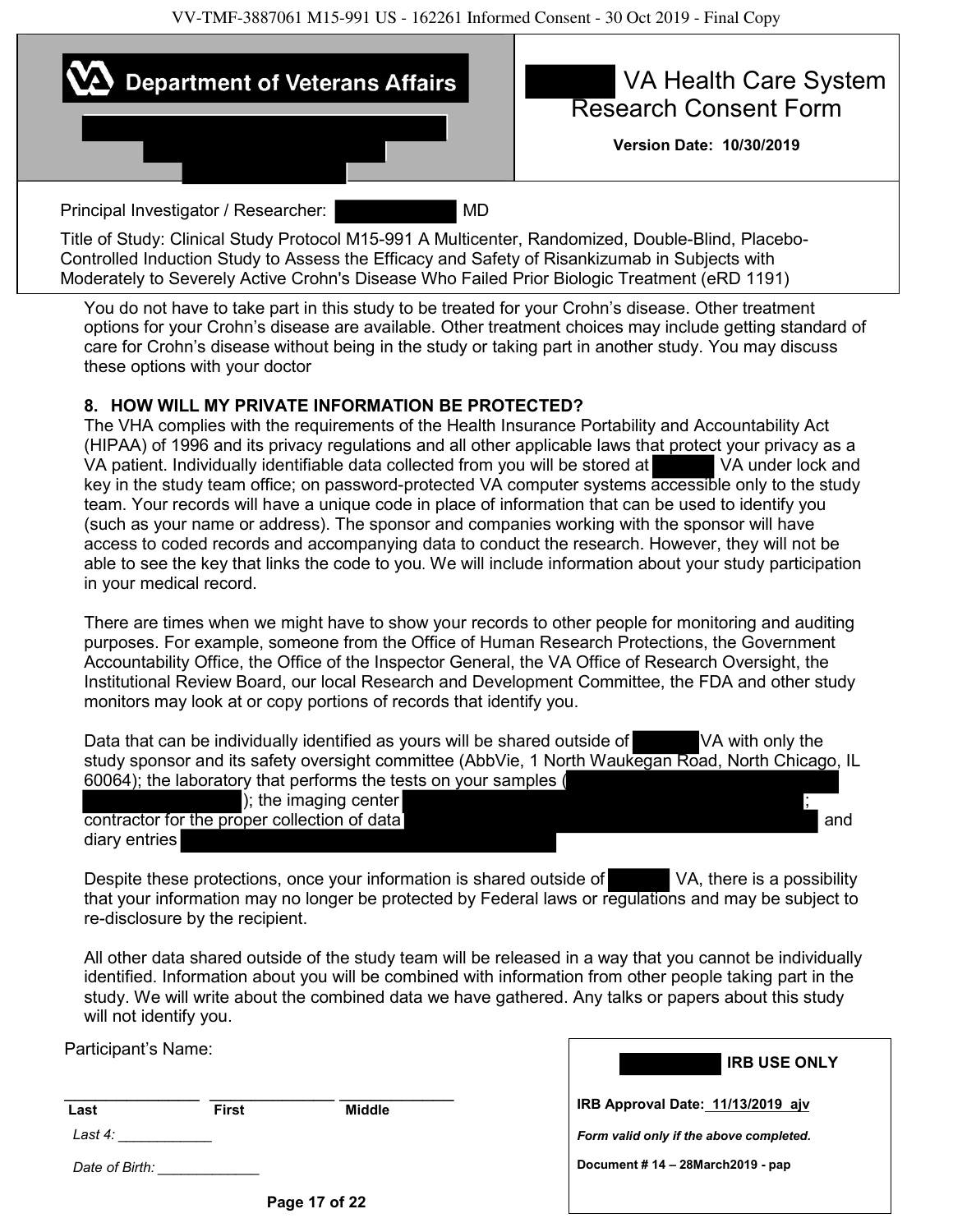

**Version Date: 10/30/2019**

Principal Investigator / Researcher: MD

Title of Study: Clinical Study Protocol M15-991 A Multicenter, Randomized, Double-Blind, Placebo-Controlled Induction Study to Assess the Efficacy and Safety of Risankizumab in Subjects with Moderately to Severely Active Crohn's Disease Who Failed Prior Biologic Treatment (eRD 1191)

A more detailed description of how we will use and protect your private information will be provided to you in a separate document, known as a HIPAA Authorization.

A description of this clinical trial will be available on http://www.ClinicalTrials.gov as required by U.S. Law. This website will not include information that can identify you. At most, the website will include a summary of the results. You can search this website at any time.

### **9. WHAT WILL HAPPEN IF I AM INJURED BECAUSE OF MY BEING IN THE STUDY?**

Every reasonable safety measure will be used to protect your well-being. If you are injured because of taking part in this study, the VA will provide necessary medical treatment at no cost to you unless the injury was due to your not following the study procedures. You do not give up any of your legal rights and you do not release the VA from any liability by signing this form.

If you should have a medical concern or get hurt or sick as a result of taking part in this study, call the study investigator Dr. **Example 20** during the day at  $\mathbf{r}$  is a study investigator Dr. after hours, contact **VA Health Care System operator at** by pressing 0 or by staying on the line until they answer. You should inform the operator that you are in a research study and give the name of the Principal Investigator of this study.

For emergency care, you should call 911 or VA Emergency Department International If any medical problems occur in connection with this study, the VA will provide emergency care. You can also contact your Primary Care Provider in case you have any additional medical problems or questions. Emergency and ongoing medical treatment will be provided as needed.

The next statement is the policy of the outside sponsor of this study and does not waive any of your rights as a Veteran or as a research subject, or your rights to legal recourse:

Treatment for injuries that results from the study drug or study procedures is available. Your study doctor will discuss with you the available medical treatment options. You may arrange to have treatment performed by the study doctor or a licensed doctor selected by you.

AbbVie Inc. makes no commitment to provide compensation except as described above.

### **10. PERSONS TO CONTACT ABOUT THIS STUDY**

|  |  |                   |  | If you have questions or concerns about the study, please contact the study investigator Dr. |  |
|--|--|-------------------|--|----------------------------------------------------------------------------------------------|--|
|  |  | or the study team |  |                                                                                              |  |

| Participant's Name:       |              |               | <b>IRB USE ONLY</b>                                                           |
|---------------------------|--------------|---------------|-------------------------------------------------------------------------------|
| Last                      | <b>First</b> | <b>Middle</b> | IRB Approval Date: 11/13/2019 ajv                                             |
| Last 4:<br>Date of Birth: |              |               | Form valid only if the above completed.<br>Document # 14 - 28March 2019 - pap |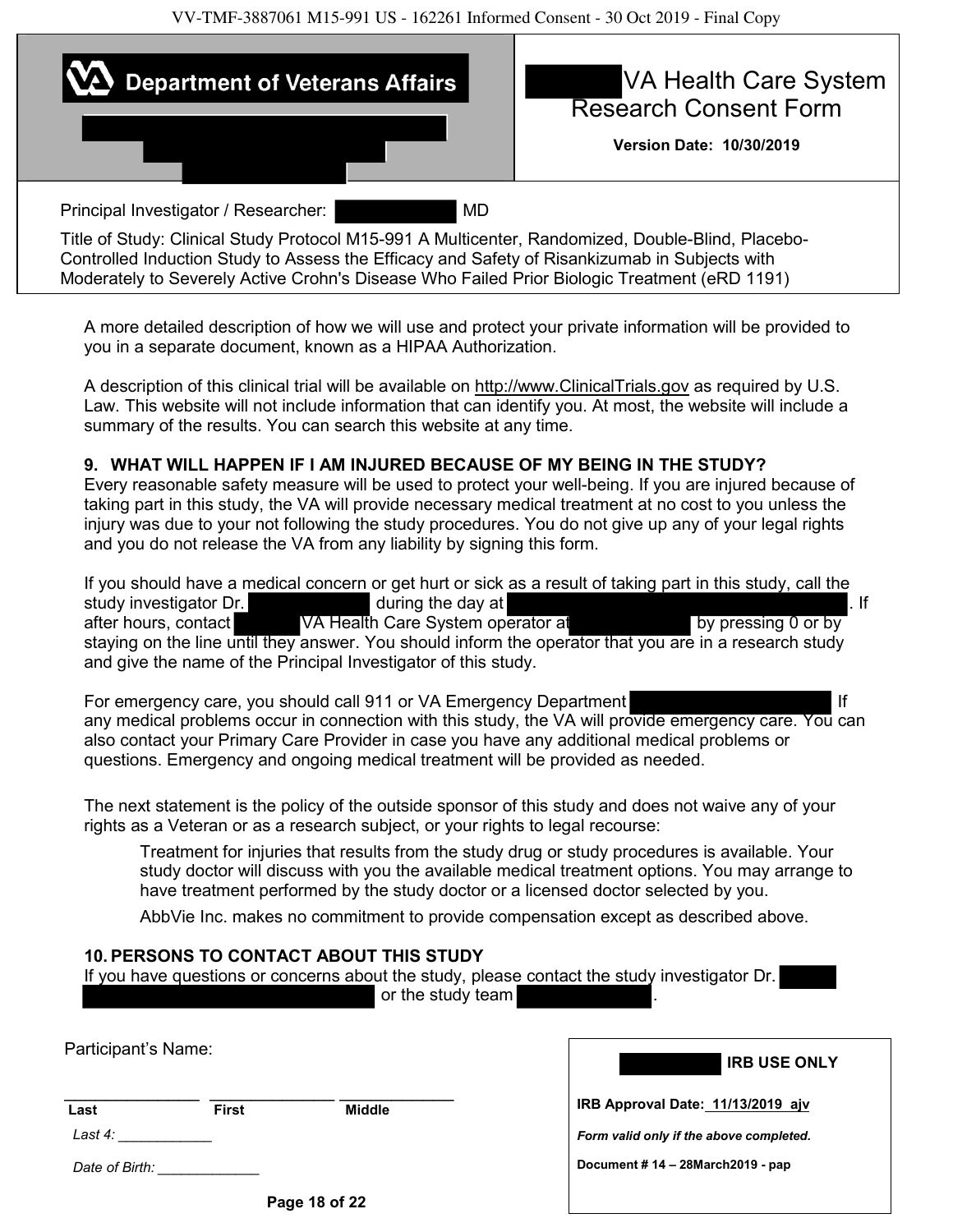

**Version Date: 10/30/2019**

Principal Investigator / Researcher: MD

Title of Study: Clinical Study Protocol M15-991 A Multicenter, Randomized, Double-Blind, Placebo-Controlled Induction Study to Assess the Efficacy and Safety of Risankizumab in Subjects with Moderately to Severely Active Crohn's Disease Who Failed Prior Biologic Treatment (eRD 1191)

Research Administrative Officer, or the Research Compliance Officer.

If you have any questions about the conduct of this study or about your rights as a participant in this study, you should contact the Research Service Champion, The Champion will follow-up and may further connect you, as appropriate, with the Chairperson of the Institutional Review Board (IRB), the Chairperson of the Research and Development Committee, the

#### **11. PARTICIPATION IS VOLUNTARY**

It is up to you to decide whether to take part in this study or not. If you decide to take part, you may still withdraw at any time. To withdraw your consent to participate, you need to inform the investigator or study team. Once you have withdrawn your consent, no further study visits are required

However, if you decide to end your participation early, you may be asked to return for a last visit as soon as possible to check on your health. You may also have a follow-up call 140 days from the last dose of the study drug to find out how you are doing. If you withdraw in writing your participation in the study ends.

If you do not wish to be in this study or leave the study early, you will not lose any benefits to which you are entitled. If you do not take part, you can still receive all usual care that is available to you. Your decision not to take part will not affect the relationship you have with your doctor or other staff, and it will not affect the usual care that you receive as a patient.

Data already collected for the study prior to your withdrawal, may continue to be reviewed by the study investigator but no further information will be collected, except from public records, such as survival data. Any specimens already used cannot be withdrawn.

The HIPAA Authorization which permits VA to use and release your medical record is a separate form that, unlike this consent form, must be revoked in writing. To ensure that VA cannot be forced to access your health records for this study after you withdraw your consent, you should also revoke your HIPAA Authorization. The study team can provide a HIPAA revocation form for you to use, or you can send a written statement that you revoke your HIPAA authorization to the revocation address on the study's HIPAA Authorization form.

### **12. RIGHT OF INVESTIGATOR TO TERMINATE MY PARTICIPATION**

At any time, your study doctor may stop your participation for any reason regardless if you signed consent. The study doctor may decide to stop your participation without your permission if they think that being in the study may cause you harm or for any reason. The study sponsor AbbVie may stop the study prematurely for any reason, either in its entirely or at any site

| Participant's Name: |              |                      | <b>IRB USE ONLY</b>                     |
|---------------------|--------------|----------------------|-----------------------------------------|
| Last                | <b>First</b> | <b>Middle</b>        | IRB Approval Date: 11/13/2019 ajv       |
| Last 4:             |              |                      | Form valid only if the above completed. |
| Date of Birth:      |              |                      | Document # 14 - 28March 2019 - pap      |
|                     |              | <b>Deas 40 - 100</b> |                                         |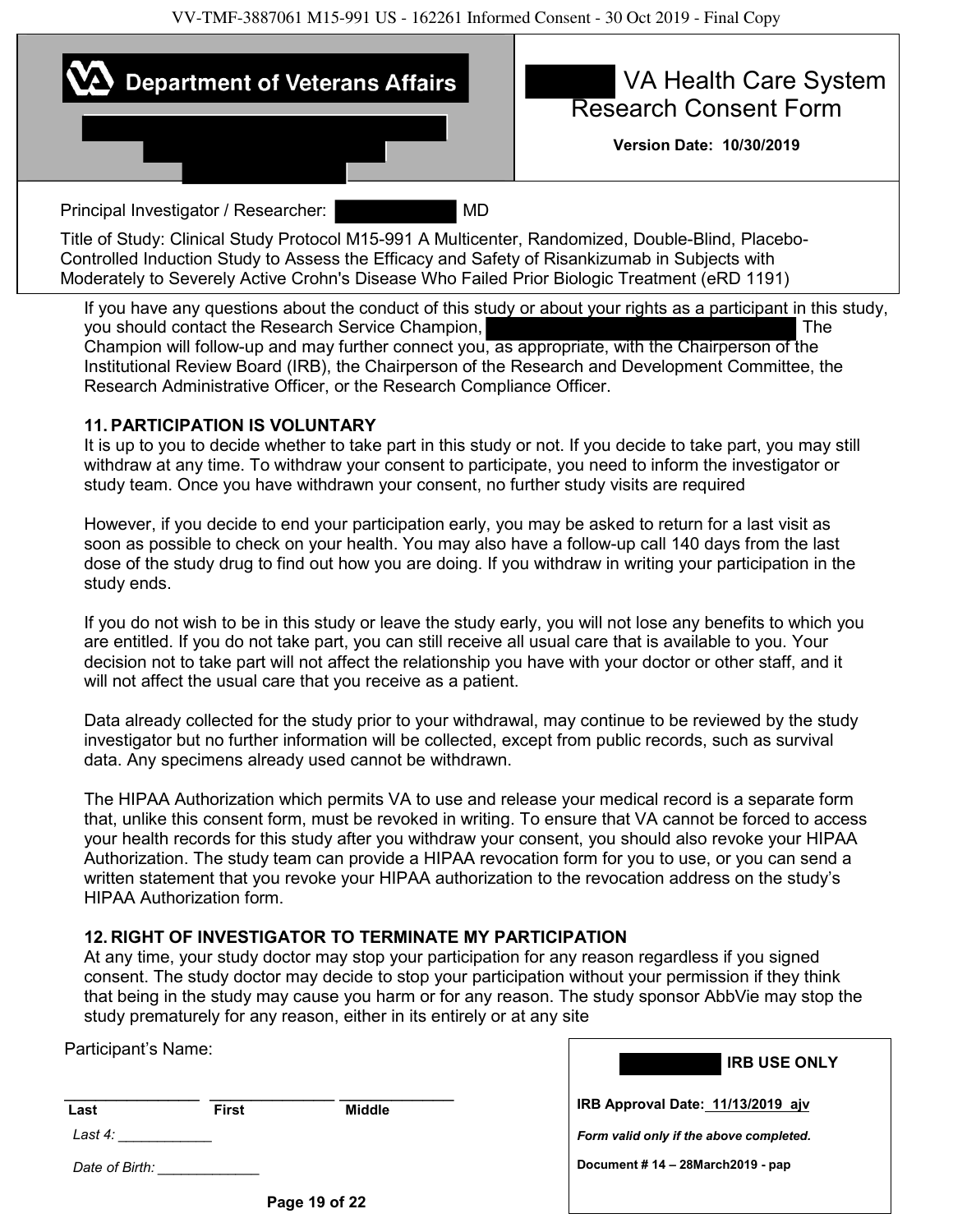

**Version Date: 10/30/2019**

Principal Investigator / Researcher: MD

Title of Study: Clinical Study Protocol M15-991 A Multicenter, Randomized, Double-Blind, Placebo-Controlled Induction Study to Assess the Efficacy and Safety of Risankizumab in Subjects with Moderately to Severely Active Crohn's Disease Who Failed Prior Biologic Treatment (eRD 1191)

#### **13. WHAT IS THE COST TO ME AND PAYMENT FOR ME IF I TAKE PART IN THIS STUDY? A. Costs to Participants**:

You will not be charged for any treatments or procedures that are part of this study. If you usually pay co-payments for VA care and medications, you will still pay these co-payments for VA care and medications that are not part of this study.

### **B. Payment Offered for Participation:**

You will not be compensated for your time and effort taking part in this study.

However, you will receive \$50.00 per visit. The total amount possible for study participation is \$400.00.

The stipend will be on a ClinCard, which works like a gift/credit card. When visits are completed, funds will be loaded onto your card. You will be able to use the funds in approximately one business day. If you have issues when using this ClinCard, please contact the study team. The provider of the ClinCard (Greenphire) will not have access to your name or contact information. Instead, they will have your study ID number that will be provided to you by the study coordinator. You will be able to use this study ID number to check the balance on your ClinCard. If your ClinCard is lost or stolen, Greenphire cannot cancel your card if is lost or stolen, and the entire current balance on the card may be lost. However, you will be issued a new card for future payments. If you get more than \$600 in one year from ClinCard, this will generate Internal Revenue Service (IRS) form 1099. Your SSN will be used for this purpose.

### **14. WILL I BE TOLD NEW INFORMATION ABOUT THIS STUDY?**

During the course of a research study, if new information becomes available about Risankizumab that might change a person's decision to stay in the study, your research doctor will tell you about it and discuss with you whether you want to continue in the study. If you decide to withdraw from the study, your research doctor will arrange for your medical care to continue. If you decide to continue in the study, you might be asked to sign an updated informed consent form. Your research doctor could also decide to withdraw you from the study in your best interests. If so, he or she will explain the reasons and arrange for your usual medical care to continue.

Tests done for research purposes are not meant to provide information for clinical treatment. Your individual results for this study will not be provided to you. There is a slight possibility that during this study, an investigator could discover something that could affect the health of you or your family. If this occurs, the finding will be reviewed by the study team to determine if it is in your best interest to contact you. If so the investigator will contact you using the information you provided. With the help of an appropriate medical specialist, they will present possible risks or benefits of receiving the information. At that time, you can choose to receive or refuse to receive the result or finding.

Participant's Name:

\_\_\_\_\_\_\_\_\_\_\_\_\_ \_\_\_\_\_\_\_\_\_\_\_\_ \_\_\_\_\_\_\_\_\_\_\_ Last **First** Middle *Last 4: \_\_\_\_\_\_\_\_\_\_\_\_ Date of Birth: \_\_\_\_\_\_\_\_\_\_\_\_\_*

| <b>IRB USE ONLY</b>                     |
|-----------------------------------------|
| IRB Approval Date: 11/13/2019 aiv       |
| Form valid only if the above completed. |
| Document # 14 - 28March 2019 - pap      |
|                                         |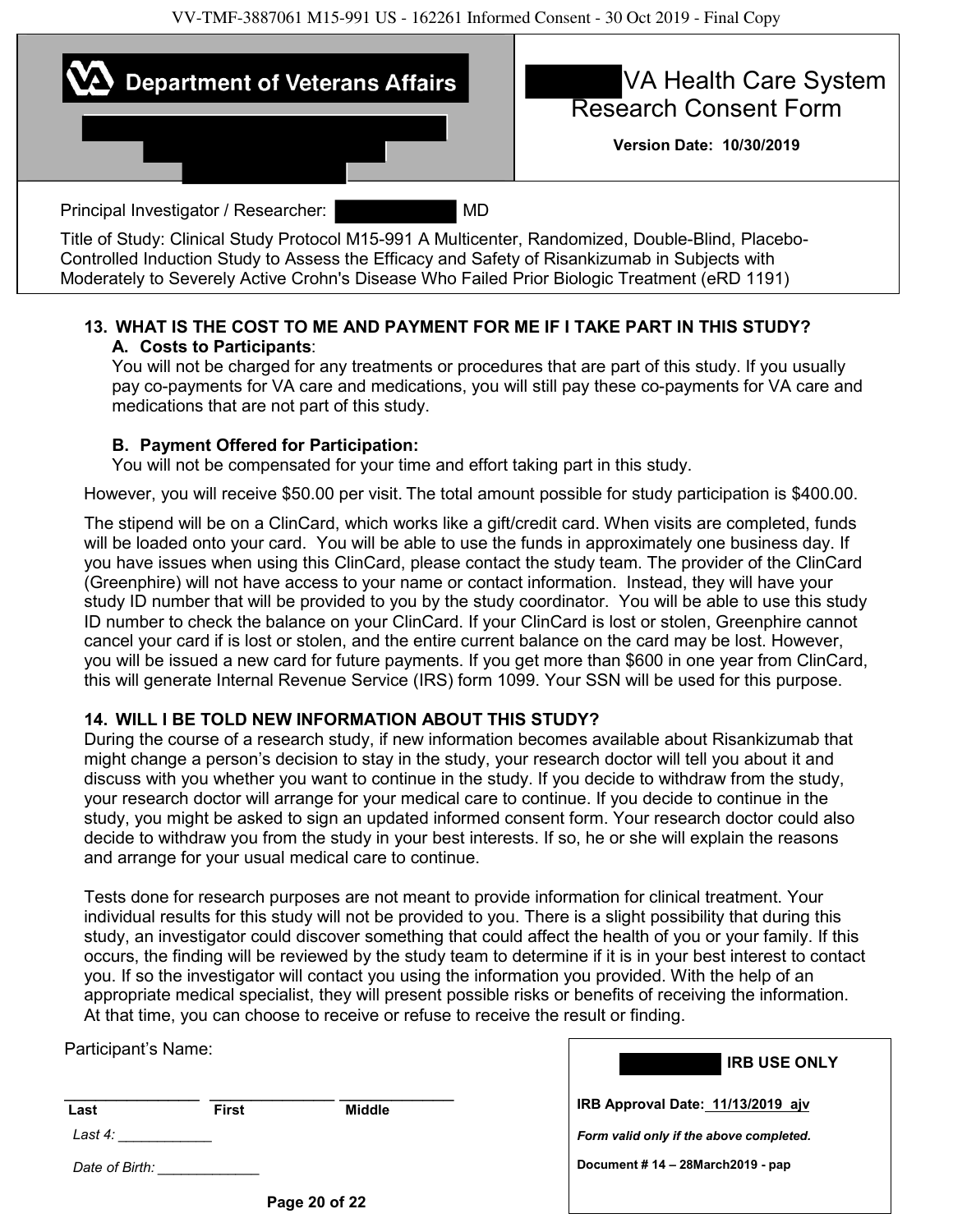

Title of Study: Clinical Study Protocol M15-991 A Multicenter, Randomized, Double-Blind, Placebo-Controlled Induction Study to Assess the Efficacy and Safety of Risankizumab in Subjects with Moderately to Severely Active Crohn's Disease Who Failed Prior Biologic Treatment (eRD 1191)

#### **15. WHO COULD PROFIT FROM THE STUDY RESULTS?**

The use of your donated sample may be used for research that may result in scientific discoveries that may lead to new products, tests, or treatments. These discoveries may have potential commercial value. If this occurs, there are no plans to provide financial payment or benefits to you or your relatives.

Participant's Name:

\_\_\_\_\_\_\_\_\_\_\_\_\_ \_\_\_\_\_\_\_\_\_\_\_\_ \_\_\_\_\_\_\_\_\_\_\_ Last **First** Middle *Last 4: \_\_\_\_\_\_\_\_\_\_\_\_*

*Date of Birth: \_\_\_\_\_\_\_\_\_\_\_\_\_*

**IRB Approval Date: 11/13/2019 ajv** *Form valid only if the above completed.* **Document # 14 – 28March2019 - pap** 

**IRB USE ONLY**